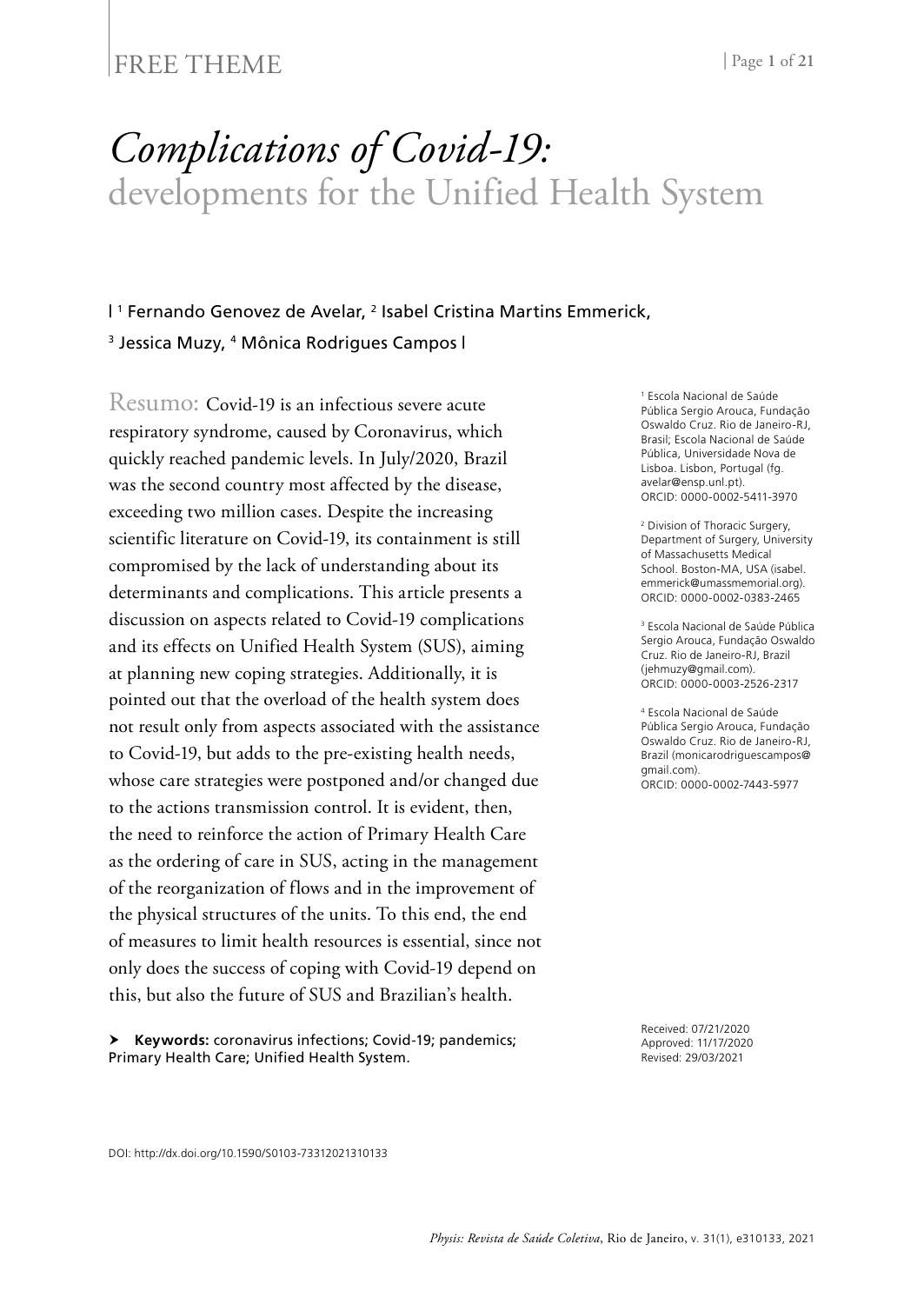### Covid-19: definition and context in SUS

Covid-19 is an infectious severe acute respiratory syndrome (SRAG) caused by Coronavirus, being represented by the etiological agent SARS-Cov2 (WANG et al., 2020), which showed a particular speed and dissemination of new cases. The first official case of pneumonia with an unknown cause in Wuhan, with potential interest of health authorities, was registered at the office of the World Health Organization (WHO) in China, in December of 2020. In March of 2020, WHO declared Covid-19 a pandemic, affecting about 100 countries and surpassing the milestone of 100.000 confirmed cases, which triggered important control measures, from the planning of health services to the identification of containment strategies (WHO, 2020b et al., WANG et al., 2020; MEYER, 2020).

As of July 20, 2020, approximately 14 million confirmed cases were identified worldwide, and more than 600.000 deaths were associated with Covid-19 (WHO, 2020a). In Brazil, the first case was registered on February 26, 2020 and the first official death on March 17, 2020 (BRASIL, 2020a); and, in July 2020, the Brazilian Ministry of Health (MH) officially presented about two million confirmed cases and almost 80.000 deaths, with a mortality rate of 4%, being the second most affected country. It is noteworthy that this scenario is due to national adherence to the physical distancing protocol, recommended by WHO and adopted on March 12, 2020.

The Unified Health System (SUS) is the one responsible for fighting the pandemic in its different dimensions, from epidemiological surveillance, detection and tracing of cases, to the care of severe cases in intensive care units, the highest level of care complexity (CARVALHO; LIMA; COELI, 2020). In this context, the ignorance about the determinants of the disease's natural history and its complications can be considered as an element that compromises the decision-making process in the construction of clinical parameters – epidemiological factors that support the organization of care. These complications, whether temporary or permanent, represent a growing demand from health systems for clinical care, both in primary health care (PHC) and in medium complexity, which historically has relevant limits to patient access, overloading SUS even more.

Possible complications arising from Covid-19 could have a considerable impact in the population's quality of life. In addition, they will possibly generate an increase in the demand for care of medium and high complexity, which has an unequal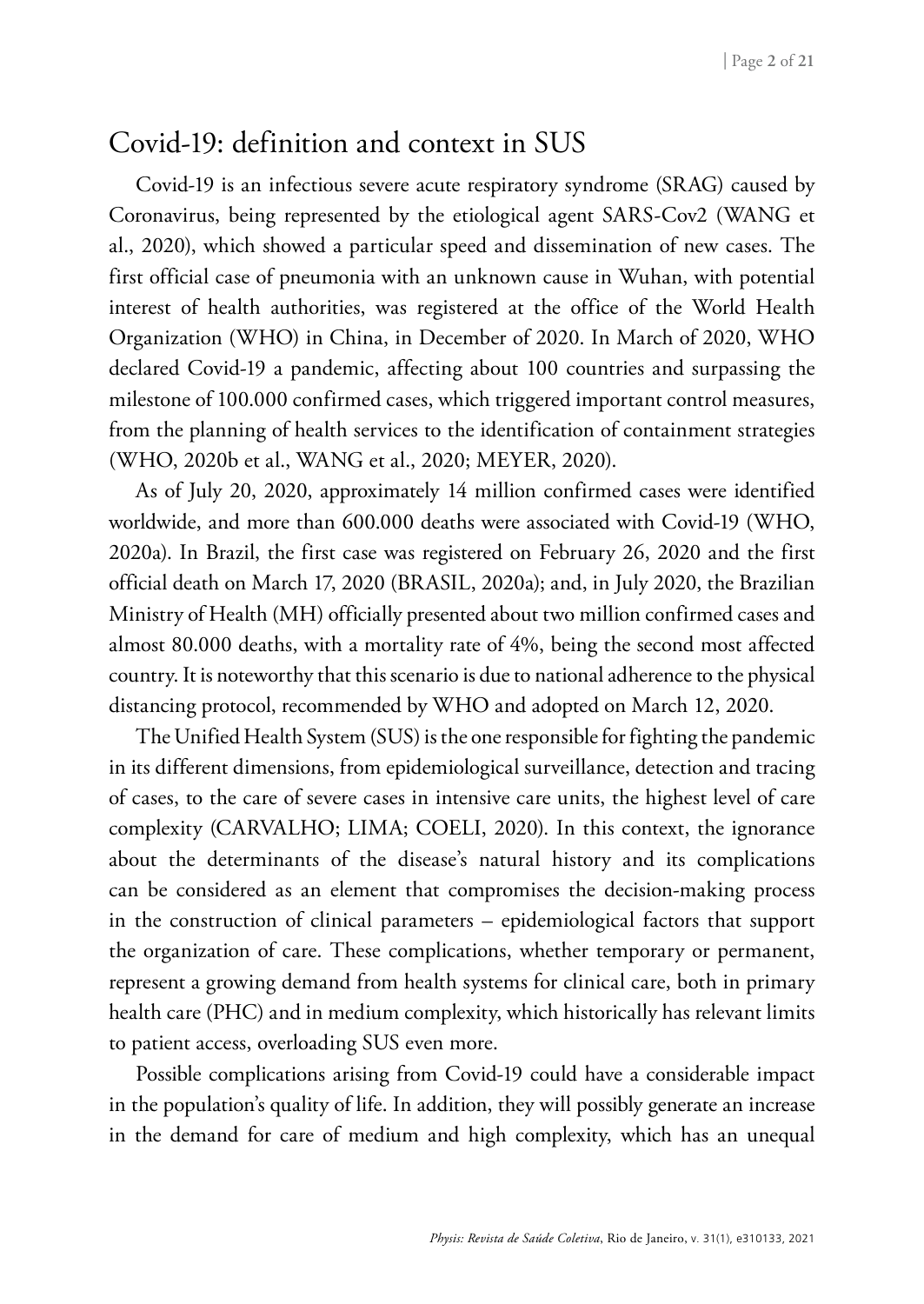distribution of supplies nationwide (CASTRO et. al., 2020). Although SUS provides for the guarantee of universality and integrality of access to services, it is expected that there will be a greater occurrence of late diagnoses and limitations in the capacity of carrying out treatment and rehabilitation (EDITORIAL, 2020). In this sense, it is noteworthy the current reduction in public health quality services and the greater limitation of access, from the implementation of the Constitutional Amendment 95 (EC95), which was an important element in reducing health investments and resulted in SUS being underfinanced throughout years. The political scenario aggravated the health situation by reducing investment in social protection and promotion policies (CARVALHO; LIMA; COELI, 2020; PAES-SOUSA et al., 2019).

The impact of the economic recession generated by the control of infectious diseases of pandemic proportions, such as Covid-19, is strongly associated with the context, with the mapping of risk areas (epidemiological surveillance  $-$  VE), with the situation of vulnerability, and with the financing policy decision. Given the challenge imposed by Covid-19 on the health system and economic growth (SANDS et. al., 2016), the repeal of the spending ceiling can be seen as an important measure to face this scenario, in order to increase the resources needed to reinforce the health and social protection budget (DECCACHE et al., 2020).

Thus, this article seeks to consider aspects related to Covid-19 complications and their effects on SUS, to scale the planning of new strategies and policies to meet the demands generated in the context of the pandemic. The health system is not only due to aspects associated with assistance to Covid-19, but it adds to the preexisting health needs of the pandemic, whose care strategies were postponed and/or changed, due to transmission control actions.

# Current and future problems: acute and chronic complications of Covid-19

Despite the great outpouring of evidence regarding Covid-19, little is known about its consequences. It is known that, regarding its pathogenesis, the majority of those infected – about 80% – will develop mild or asymptomatic symptoms, while the others will present more severe symptoms, with the possibility of hospitalization. From these, around 5% will need intensive care and mechanical ventilation (WHO, 2020b; WU; MCGOOGAN, 2020).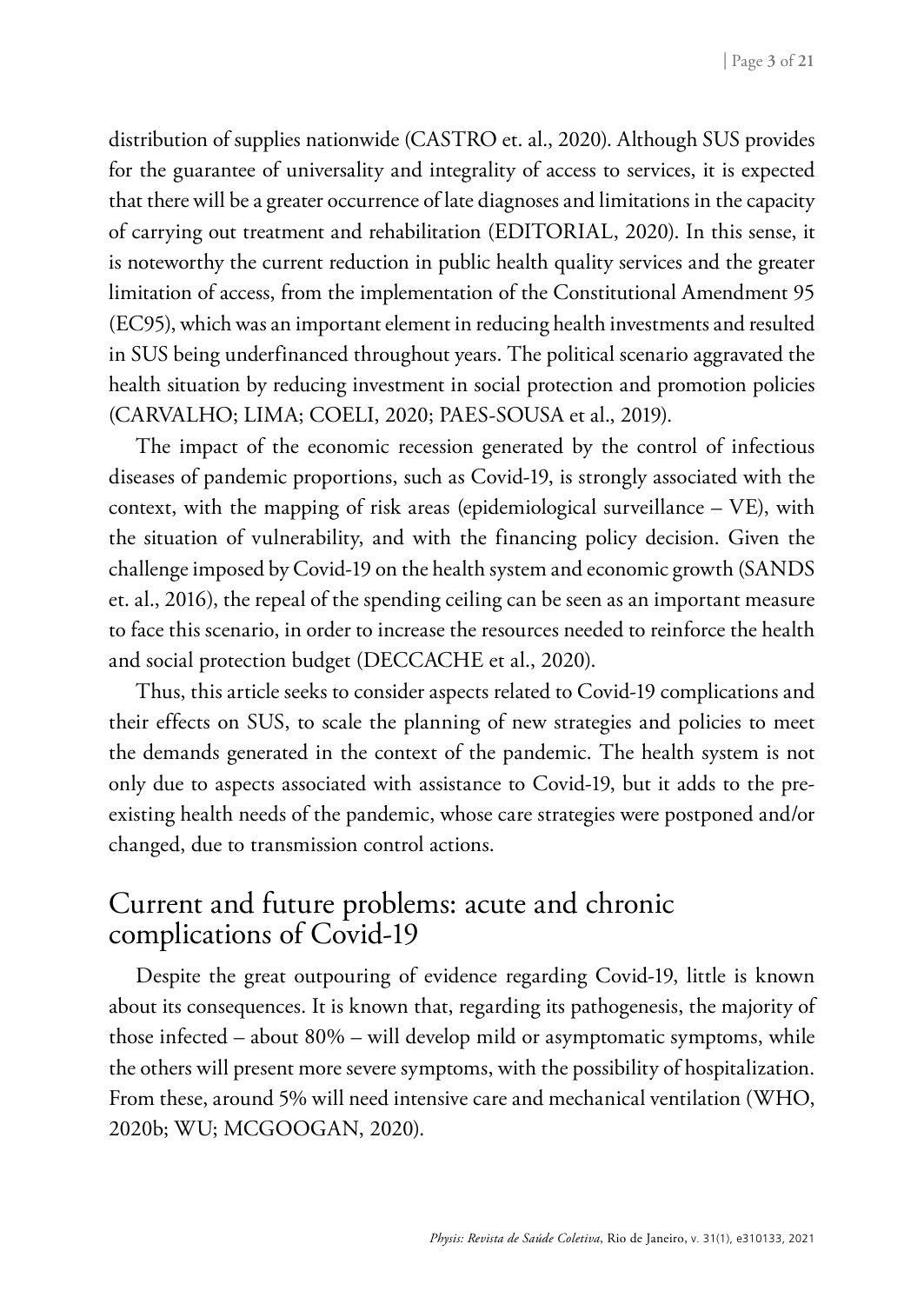The average period of convalescence is of 19 days (2-5 days until symptoms appear and 14 days post-symptoms until recovery) (WHO, 2020b), but when undergoing intensive care, this period can take 3-6 weeks (WHO, 2020b). Thus, recognizing this high average length of stay in the hospital bed, due to the susceptibility of the population, it is estimated that the large number of patients affected will overload the health system, increasing the occupation of beds, the number of procedures performed, and the use of hospital equipment.

Regarding the complications of Covid-19, some risk factors for the development of the most severe form of the disease have already been recognized in the literature, which may have a role in the worsening of the clinical picture, such as: (a) advanced age (over 60 years old) and (b) presence of comorbidities (cardiovascular diseases, obesity, diabetes, hypertension, lung diseases, etc.) (KOLIFARHOOD et al., 2020).

Scientific production on this topic still shows strong expansion. With the exponential growth in the number of cases, new evidence may emerge, as issues such as cell tropism and pathogenic mechanisms still need to better clarified (PANIZ-MONDOLFI et. al., 2020; ZHOU el al., 2020). The available evidence already indicates that Covid-19 is a systemic disease with extensive dissemination in the human body, and not simply a respiratory disease, since the presence of pathogenic mechanisms and complications in vital organs have already been identified in studies (DIAO et al., 2021; SUN et al., 2020; ZHANG; SHI; WANG, 2020).

The recognition of the pathogenic mechanism may be of particular importance to elucidate the issue previously reported, since the receptor used by the virus to parasitize the host organism (angiotensin 2 converting enzyme receptor (ACE2)), is present in several organs and systems, not only in the respiratory tract (ZHANG; SHI; WANG, 2020). It is noteworthy that the tropism for the upper airways has already been recognized, as it is the entry point for this type of virus, but the infectious process is not over there (FELLET, 2020), thus developing clinical manifestations disseminated through the body (OXLEY et al., 2020).

To try to prove the dissemination of the virus through the human body, Wu and collaborators (2020) carried out studies on alterations, from a molecular perspective, to observe the disturbances in metabolism. The results showed metabolic changes in several organs and systems, appearing in a dispersed way throughout the body, suggesting a possible causal relationship to Covid-19. It is noteworthy that such metabolic changes, related to the process of endothelial deregulation already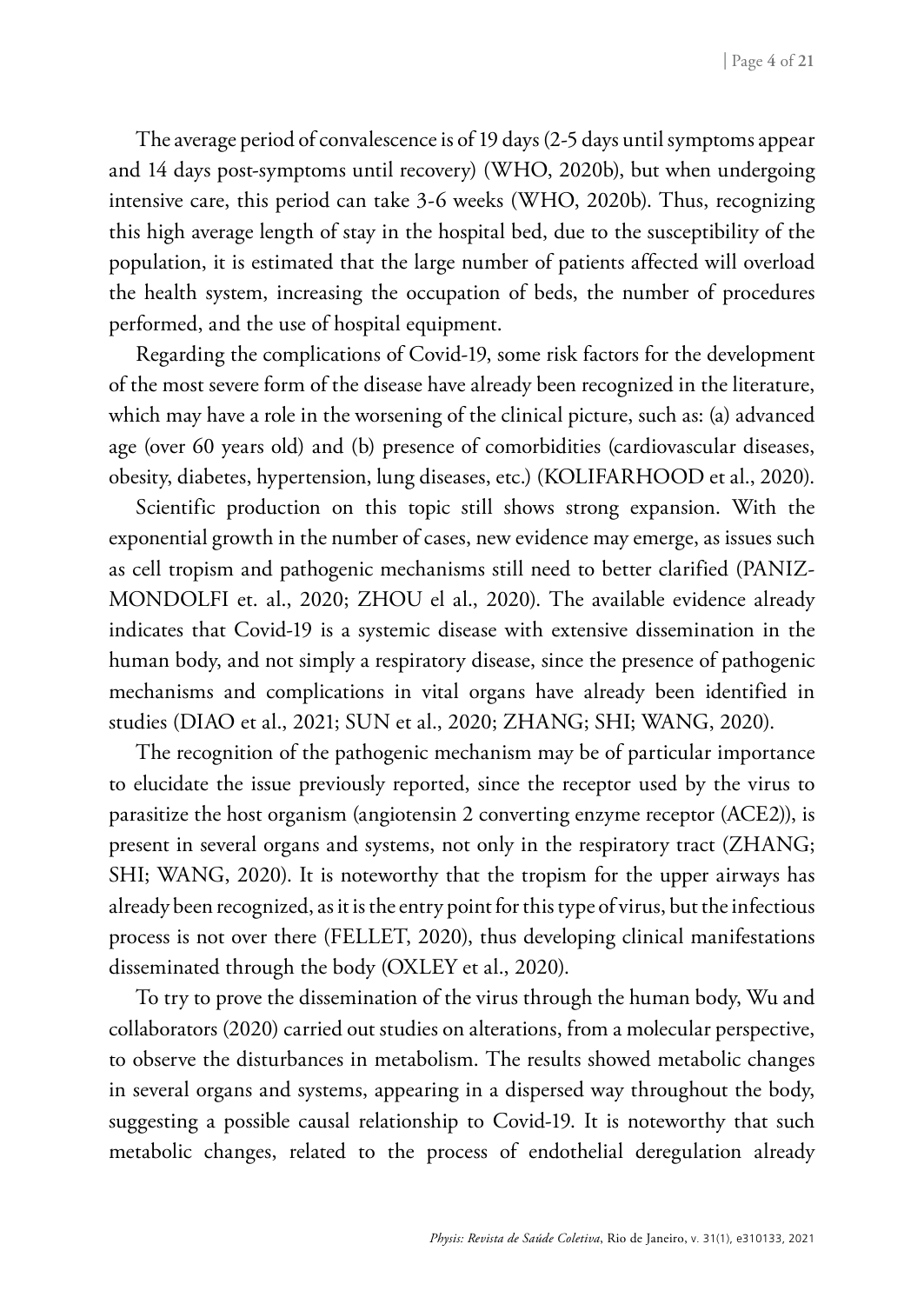recognized, due to the mediated inflammatory response, reduce the body's ability to perform the functions of homeostasis, essential for full functioning (OXLEY et al., 2020; PANIZ-MONDOLFI et al., 2020).

Thus, complications from Covid-19 infection will be presented, according to the organic systems, to better understand how this process can be treated (CHEN et al., 2020; HANLON et. al., 2020; MADJID et al., 2020; OXLEY et al., 2020; PANIZ-MONDOLFI et al., 2020). According to the currently available literature, the effects of Covid-19 in the body affect the following systems: a) respiratory; b) cardiovascular; c) urinary; d) central nervous system (CNS); e) sensory; f) digestive; g) male sire.

Concerning the respiratory system, there is a possibility of thrombi formation at the level of the pulmonary alveoli due to inflammatory mechanisms and deregulation of the coagulation cascade can lead to respiratory failure, specially from gas exchange abnormalities, caused as a consequence to fibrosis, which is an important respiratory complication of Covid-19 (GIANNIS; ZIOGAS; GIANNI, 2020; SERVICK; 2020; AM, 2020; YANG et al., 2020).

Complications related to the heart and vascular system can be: acute cardiac injury, heart failure, myocarditis, vascular inflammation, and cardiac arrhythmias (CHEN et. al., 2020; MADJID et al., 2020; YANG et al., 2020). The probability of occurrence of these events may be related to the inflammatory process mediated by the infection. It is also noteworthy that some evidence points to changes in the biochemical parameters of cardiac enzymes, which can cause heart problems that may be related to the combination of a significant systemic inflammatory response and vascular inflammation located at the level of the arterial plaque (CHEN et. al., 2020). TThis mediation of the inflammatory response provoked by the immune response to Covid-19 causes the formation of thrombi, disseminated throughout the body, causing a new inflammatory response and an injury where it is installed, triggering a multisystem dysfunction at the level of the organs which were affected (OXLEY et. al., 2020; WADMAN et al., 2020). Thus, it is noteworthy that such thrombotic changes identified in patients with Covid-19, thrombocytopenia, was noted to have five times more chances of developing the most severe form of the disease, increasing the risk of disseminated intravascular coagulation (GIANNIS; ZIOGAS; GIANNI, 2020; LIPPI; PLEBANI; HENRY, 2020; OXLEY et al., 2020; ZHOU et al., 2020).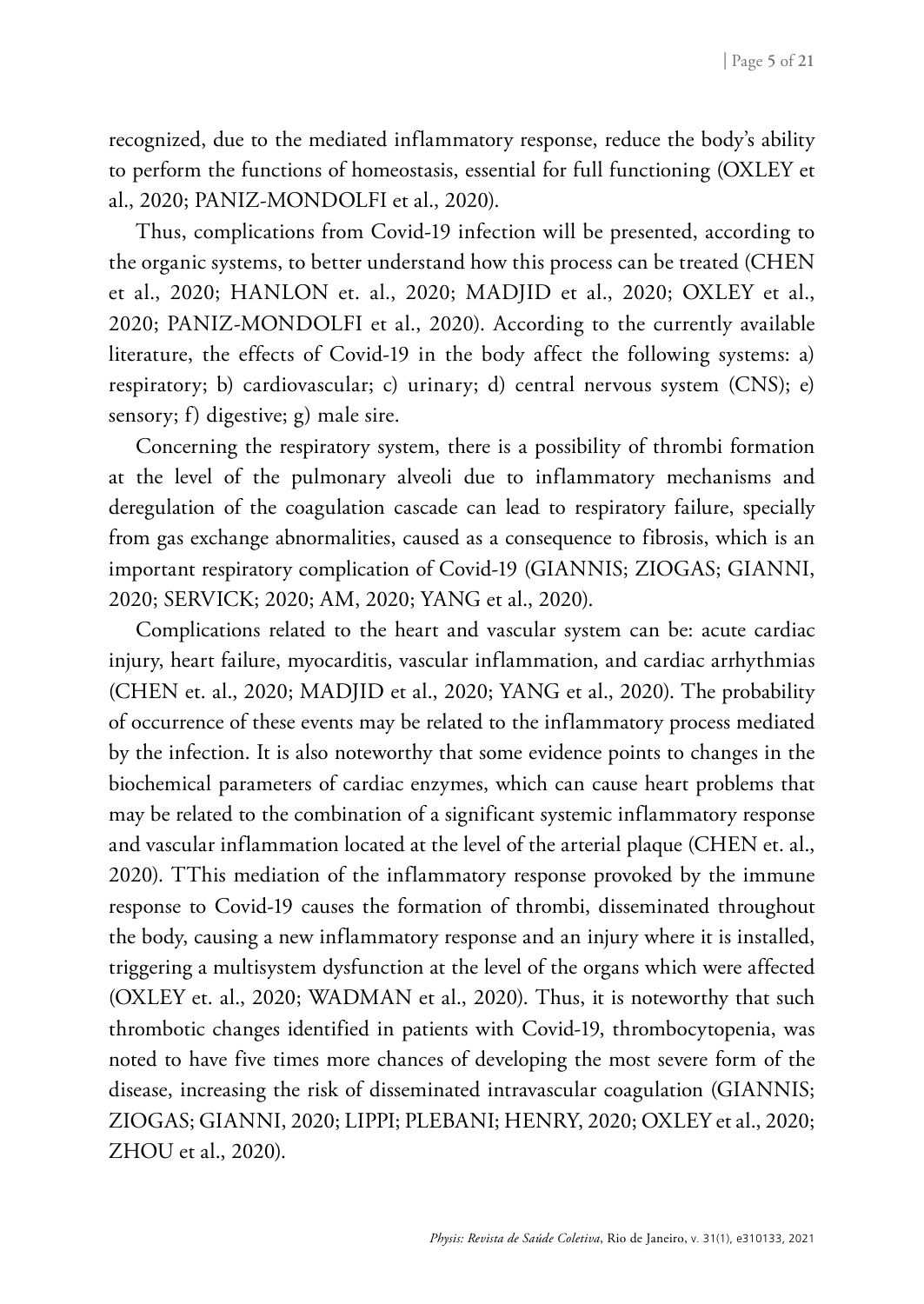Given the evidence regarding the urinary system, patients with Covid-19 may have renal failure due to the increase in serum creatinine and reduction in the glomerular filtration rate. Such infection can induce severe acute tubular necrosis and lymphocyte infiltration, causing further tubular damage by recruiting macrophages to infiltrate the interstitial tubule, which can be explained by the expression of ACE2 receptors in the renal tubules (DIAO et al., 2021; FAN et al., 2020a; YANG et al., 2020).

As for the nervous system, neurological complications are particularly important as they can trigger permanent sequelae, especially as reported in the literature for respiratory viral infections. Thus, two routes of entry into the CNS are already recognized: the hematogenous route, mediated by ACE2 receptors and the neuronal retrograde pathways, and consequent neuropathic virus-induced infection, which can result in a higher probability of causing a stroke and behavior change (PANIZ-MONDOLFI et al., 2020).

The sensory system, as a result of CNS infection, can be particularly affected due to its transitory anosmia in the period of clinical manifestation of the disease (PANIZ-MONDOLFI et al., 2020). Also on the sensory system, ophthalmological changes were identified as a result of Covid-19 infection, which may cause complications in the retina, such as retinitis and optic neuritis (MARINHO et al., 2020).

Concerning the digestive system, although intestinal problems have already been reported as a result of changes in the coagulation cascade mediated by the inflammatory process, one specific organ shows us greater importance: the liver, as it plays a very important role in the metabolic process. Thus, changes in liver enzymes become a particular issue, presenting results up to three times higher than the reference values. (YANG et al., 2020; ZHANG; SHI; WANG, 2020), which is more common among men (FAN et al., 2020b; SUN et al., 2020) and in more severe cases of the disease (SUN et al., 2020; YANG et al., 2020). Moderate microvascular steatosis and mild lobular activity were identified. It is also noteworthy that the changes identified in the liver may be related to polydrug treatment, common in patients hospitalized for this disease (FAN et al., 2020b; SUN et al., 2020; ZHANG; SHI; WANG, 2020). The identification of severe liver damage does not exclude the probability of developing chronic liver failure (CHEN et al., 2020; FAN et al., 2020b; SUN et al., 2020).

Finally, in the male reproductive system, as reported, the expression of ACE2 receptor in testicular cells was identified, which could be a potential mechanism of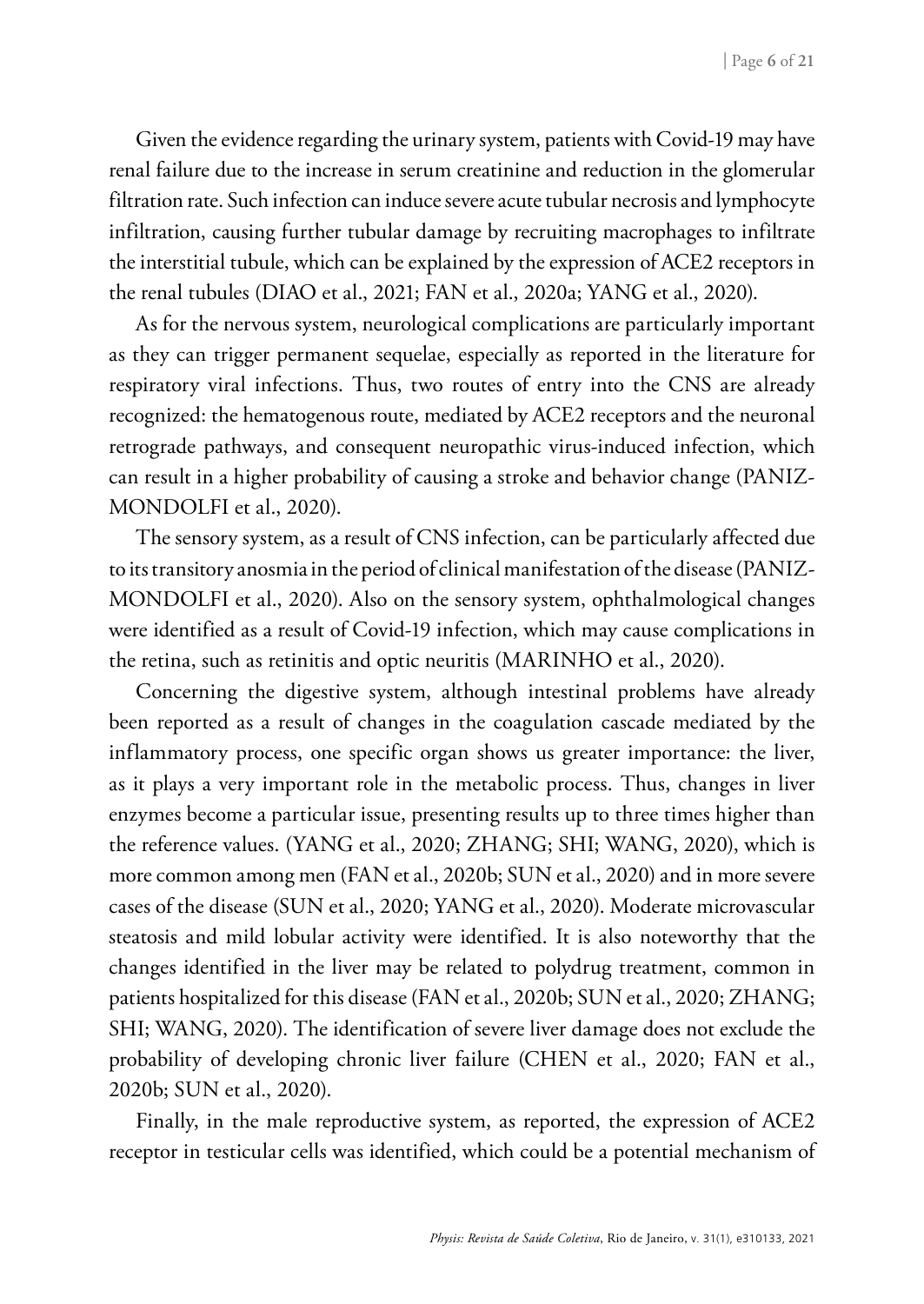infection. Data suggest that, given this mechanism of infection, there is a chance of development of orchitis as a complication of SARS-CoV-2 infection, altering the spermatogenesis process, which may cause effects on fertility, as well as in other viral infections (FAN et al., 2020a).

In addition to all the complications arising from the clinical manifestation of Covid-19 previously reported according to the systems, it is also worth mentioning some that are not directly related to any organic system, but which are particularly relevant since they are associated with multisystemic conditions, such as case report of children with symptoms similar to the ones of Kawasaki syndrome (TOUBIANA et al., 2020; WHITTAKER et al., 2020) and from the Guillain-Barré syndrome (ALBERTI et al., 2020; CAMDESSANCHE et al., 2020; NEEDHAM et al., 2020; TOSCANO et al., 2020).

Additionally, in parallel to the similarities between the clinical manifestations of Covid-19 and the acute respiratory distress syndrome - ARDS (HERRIDGE et al., 2011), developments such as severe heart disease are expected (SERVICK; 2020; AM, 2020) (heart attack and stroke) and "intensive care syndrome" - ICS (HERRIDGE et al., 2011; RAMSAY et al., 2016; RAWAL; YADAV; KUMAR, 2017; ROBINSON et al., 2018), the latter in particular, due to the need for hospitalization in intensive care for a long period.

This syndrome (ICS) stands out for a set of physical (muscle atrophy and weakness – 50%), cognitive (79%) and mental (28%) changes. Individuals with an average of 45 years old returned to work only one year after discharge from the Intensive Care Unit (ICU) (49%), with a reduction in gait speed (considered the sixth vital sign), which can last up for five years after discharge. This set of changes potentially reduces the quality of life of both the patient and their potential caregivers (HERRIDGE et al., 2011; ROBINSON et al., 2018).

Given the complications already reported by the system, which may also be related to such syndrome (ICS), it is worthy highlighting:

a) cognitive impairment associated with hospitalization in the ICU, causing intense and prolonged delirium, as a result of coughing and anxiety attacks caused by the discomfort on the respiratory tube (HERRIDGE et al., 2011; RAMSAY et al., 2016; RAWAL; YADAV; KUMAR, 2017), which worsens in patients with Covid-19 due to the use of benzodiazepines (LONERGAN; LUXENBERG; AREOSA SASTRE, 2009; RAMSAY et al., 2016), acute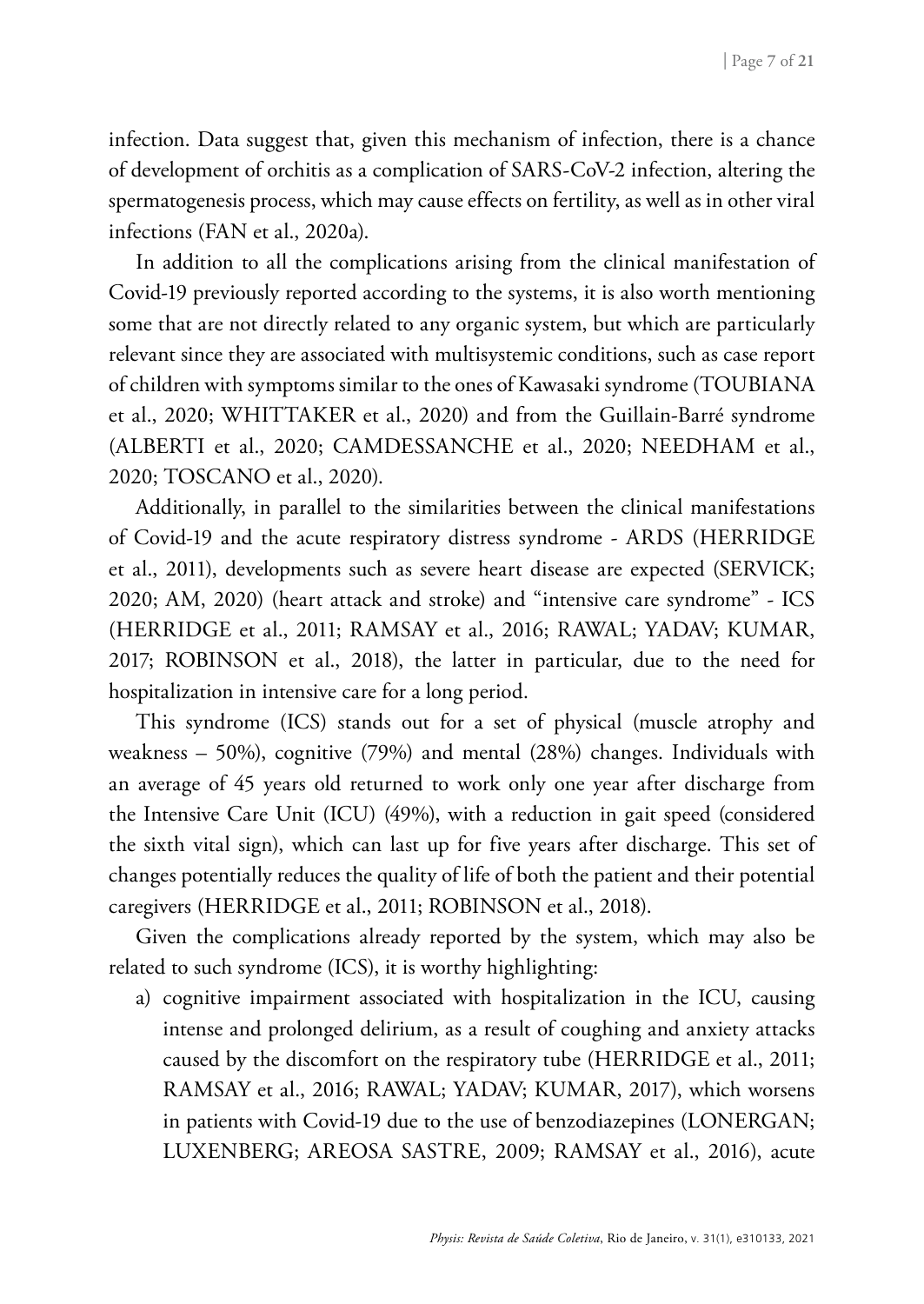brain dysfunction (stroke, alcoholism), hypoxia (ARDS, cardiac arrest), hypotension (severe sepsis, trauma), respiratory failure requiring prolonged mechanical ventilation, and use of renal replacement therapy (RAWAL; YADAV; KUMAR, 2017; ROBINSON et al., 2018);

- b) physical changes, such as neuromuscular weakness due to reduced functional status, in about 25% of patients, causing recurrent falls or tetraparesis (HERRIDGE et al., 2011; RAWAL; YADAV; KUMAR, 2017);
- c) mental changes, in about 60% (RAWAL; YADAV; KUMAR, 2017), including symptoms such as anxiety, depression, post-traumatic stress, which can be isolated or combined (HERRIDGE et al., 2011; RAWAL; YADAV; KUMAR, 2017; ROBINSON et al., 2018).

Additionally, as reported above, SARS-CoV-2, due to the potential formation of systemic clots (OXLEY et al., 2020; PANIZ-MONDOLFI et al., 2020) can reduce blood flow to the brain, causing neurological complications of the brain. CNS, such as seizures, loss of consciousness, loss of smell (5% to 10%), and "intense and prolonged delusion", which can led to long-term cognitive impairment, such as memory deficits (HERRIDGE et al., 2011; RAMSAY et al., 2016; RAWAL; YADAV; KUMAR, 2017; SERVICK; 2020; AM, 2020).

Thus, given the constant rising of evidence regarding knowledge of the natural history of the disease, it is not possible to exhaust all the possibilities of complications resulting from the clinical manifestations of Covid-19 that cured patients and the health system may still bear. Several measures are needed to improve the quality of life of patients discharged from the hospital after prolonged use of the ICU, such as: physiotherapy, nutritional care, and psychological support (RAWAL; YADAV; KUMAR, 2017). This factor reinforces the theses of increased demand (overload) of caregivers and the growth of costs associated with care in the convalescence of patients with Covid-19.

Therefore, the impact of severe acute diseases on the health system can be equated to that attributed to chronic diseases, due to the prolonged use of intensive care (HERRIDGE et al., 2011). In summary, it is estimated that, if the recommended preventive measures are not taken seriously by WHO, in addition to the significant increase in deaths in Brazil caused by Covid-19m it is expected that the costs associated with this process and the clinical sequelae will increase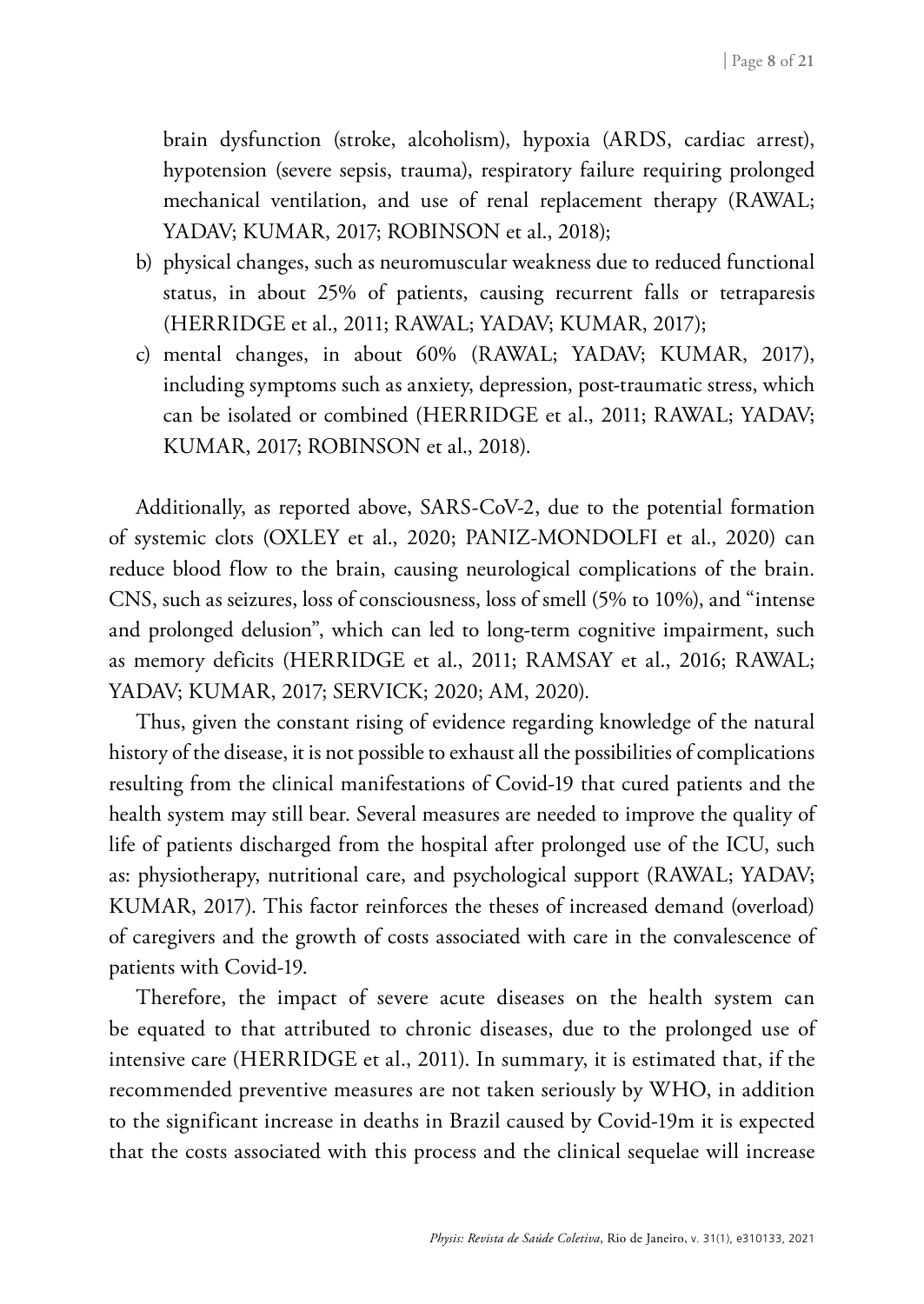In most of the recovered patients, demonstrating the great social, economic and health impact (WALKER et al., 2020).

## The impact of the pandemic on the health system and on the treatment of chronic diseases

#### **Confronting Covid-19 in Brazil**

In Brazil, SUS, which was already facing serious challenges to meet the usual demand for health services, finds itself even more overloaded due to the volume of infections by Covid-19 and the need for resources available for treating this disease. At the beginning of the pandemic, it was expected that the most affected areas would have a rapid increase in the demand for health services, especially for hospital beds in the ICU, and for mechanical ventilatory support in cases of acute respiratory syndrome (RACHE et al., 2020).

A study from 2018, which used data from the National Register of Health Establishments (CNES), already indicated that the availability of ICU beds in SUS was below recommended and that it presented large regional differentials, with worse indicators in the Northern (0,65 beds per 10.000 inhabitants) and Northeastern (0,78 beds per 10.000 inhabitants) regions. In the private sphere the situation looks better, with around four ICU beds for every 10.000 inhabitants; however, only 30% of the Brazilian population has access to health plans (MEDEIROS, 2018).

A study on the supply and demand of beds during the current pandemic in Brazil points out that the contribution of private beds is not negligible, especially in the Southeastern region (NORONHA et al., 2020). The same study showed that first, the structure of health services would be able to meet the demand brought by the pandemic, but the situation depends on the speed of the spread of the disease. When specifically analyzing ICU beds, the problem is aggravated in several regions. Another study identified that 72% of the country's health regions already had the number of ICU beds below the minimum recommended for a usual demand (RACHE et al., 2020).

The situation is similar when analyzing the availability of mechanical ventilation devices. Although the problem is less severe than the ICUs one, the situation is also worrying (NORONHA et al., 2020). The Ministry of Health (2010) defined that there must me mechanical pulmonary ventilators in at least 50% of the ICU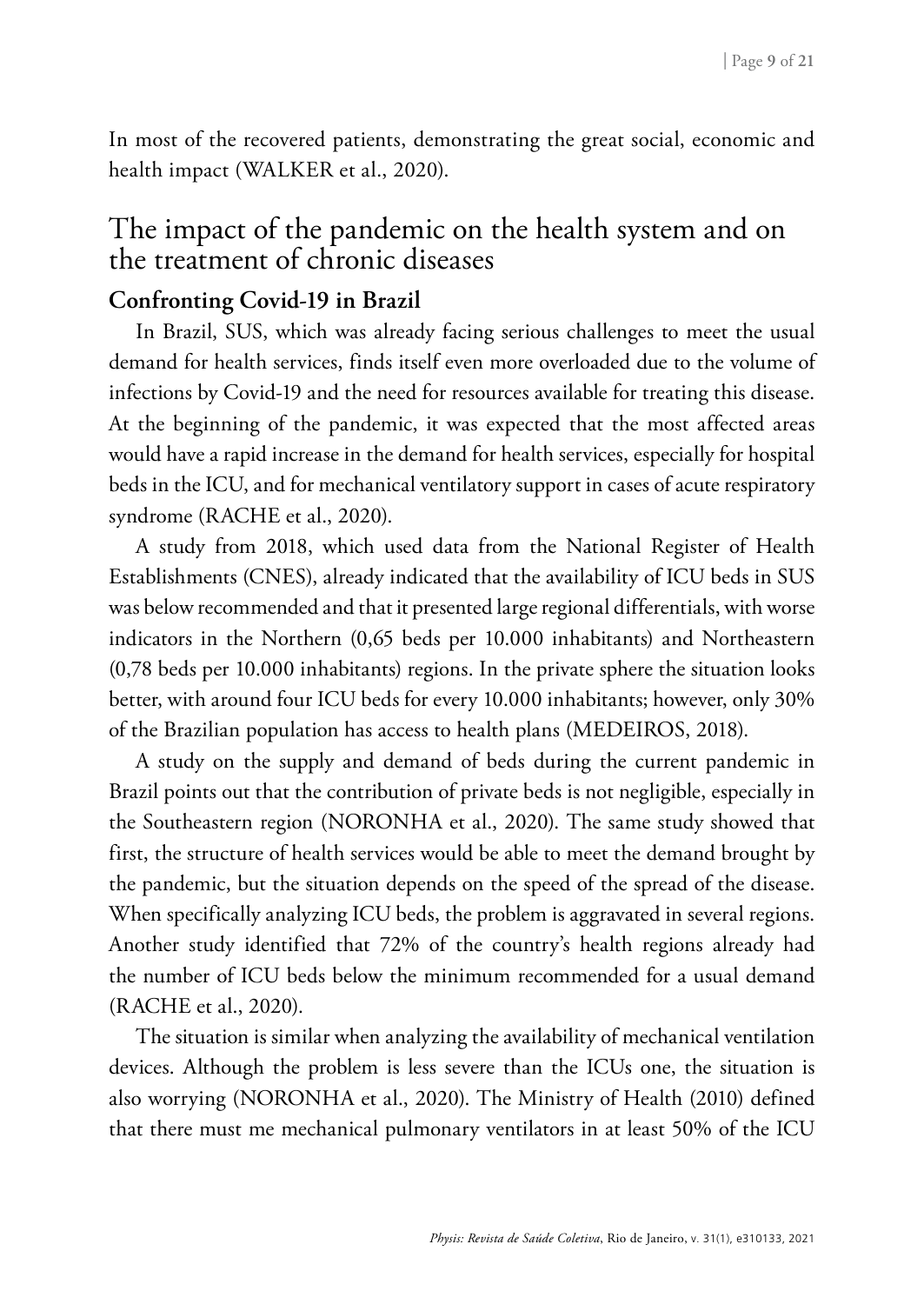beds, in addition to the reserve unit for every five beds. According to Rache and collaborators (2020), 216 (72%) health regions did not meet these requirements.

As a strategy to reduce the propagation of speed of Covid-19 and contain the burden of health systems, it was recommended worldwide adherence to measures such as isolation, quarantine, distancing, and community containment measures. The adoption of these measures impacts on postponing the peak of the epidemic ("flattening the curve"), reducing the number of cases, transmissions, and hospital demand (AQUINO et al., 2020). The last effect of the distancing measures is essential to avoid the collapse of the SUS, which already had problems even before it was hit by the pandemic. Although the determination of the first isolation measures in the country took place at a similar time to several countries, Brazil stands out negatively due to the position of the Head of State, who does not recognize their importance (AQUINO et al., 2020).

Another important recommendation to contain the spread of the disease is testing the population. In Brazil, it was initially expected to test all suspected cases and those who had contact with confirmed cases. Despite this, there were not a sufficient number of tests, making it necessary to prioritize testing only for severe cases. In addition, the MH started to guide the proper hand hygiene and use of face masks. However, there were not enough inputs for their distribution by the government, and citizens were asked to provide their own masks (BRASIL/SVS, 2020).

With the incipient number of ICUs, ventilators, tests, masks, and other essential supplies, the physical distance was the most viable option to contain the Covid-19. Despite this, even with the ascending curve in the number of cases, the flexibility of distancing measures was started, taking the country to the second position in number of cases worldwide until July 202 (WHO, 2020a).

#### **Current scenario: SUS overload with delayed usual demand, Covid-19 and complications**

In the early stages of the Covid-19 pandemic, the focus was on containing the infection and identifying treatment strategies with a focus on controlling this communicable disease. However, it is important to mention that the long-term effect in individual with chronic non-communicable diseases (NCDs) is significant. Some NCDs seem to increase the severity of Covid-19 and its mortality risk. SARS-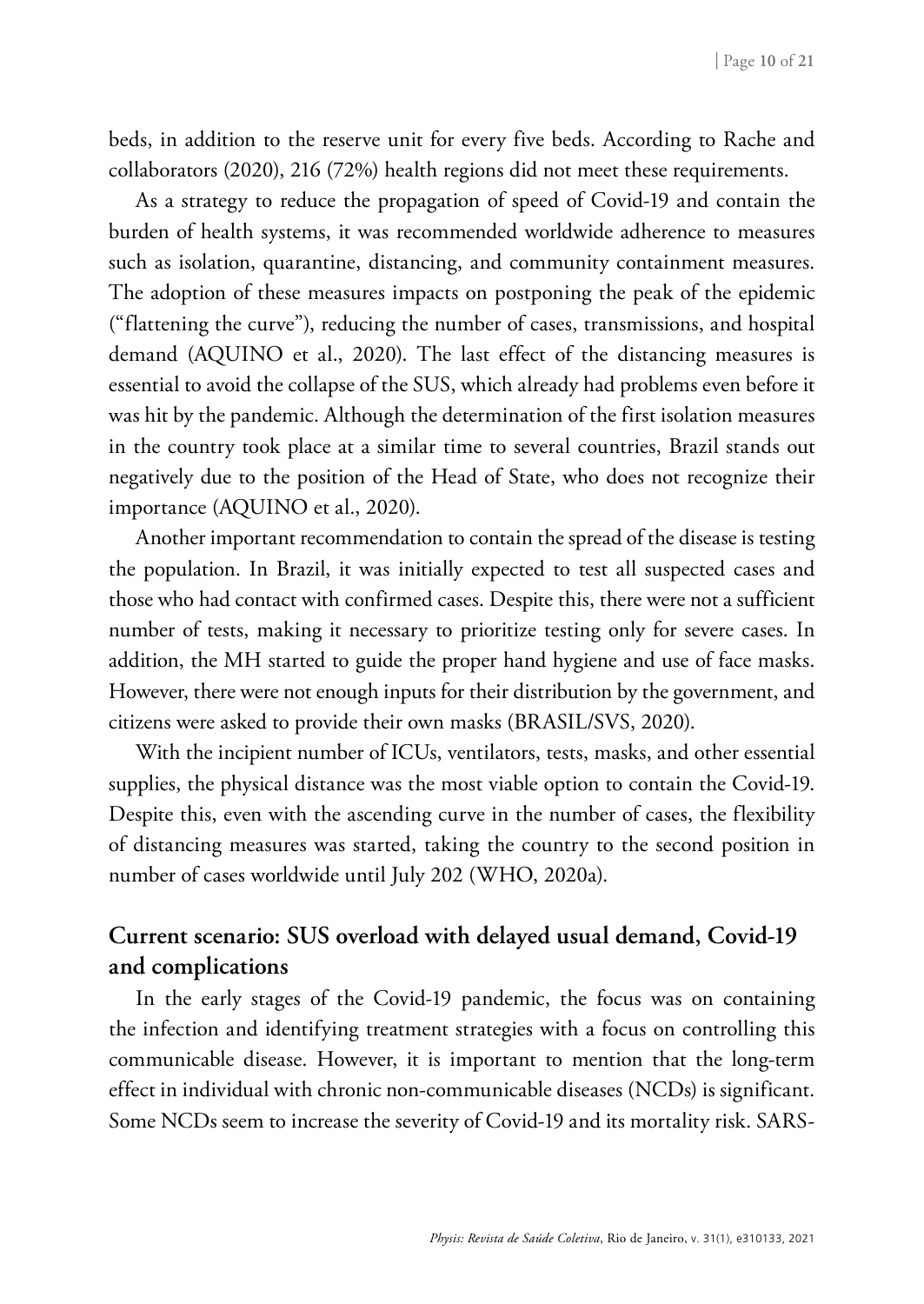CoV-2 infection in individuals with NCD can also affect the progression of their preexisting clinical conditions (PALMER et al., 2020).

Covid-19 control measures will have substantial short- and long-term consequences; distancing restrictions and quarantine will reduce physical activity and increase other harmful lifestyles, increasing risk factors for NCDs (smoking, alcoholism, physical inactivity, obesity) and aggravating clinical symptoms. Changes in the routine treatment of patients with NCD – for example, cancelation of non-urgent outpatient appointments – will have important implications for their treatment, diagnosis, adherence to treatment, and its progression (PALMER et al., 2020). The current pandemic directly affected health services. Overcrowding of contaminated patients, lack of beds and a low number of professionals, in addition to the demands for medical treatment of other illnesses are some of the main consequences observed.

Covid-19, as well as the measures to control the pandemic, can reach the most fragile individuals, worsening the return condition of patients with NCDs. One of the consequences of the pandemic was the delay in diagnosis and interruption of the treatment of cancer cases. Estimates indicate that 43% of cancer patients suffered the impact due to the pandemic (INSTITUTO ONCOGUIA, 2020). Among the main effects, there are the postponement of treatment, cancellation, and other effects on their outpatient routines. Thus, integrated strategies and actions are needed to mitigate the indirect and long-term effects of this pandemic.

It is also noteworthy that even after the end of the emergency phase of the pandemic, with the progressive reduction of cases and deaths, the challenge of dealing with the increased demand in SUS for diagnosis, treatment, and rehabilitation of recovered patients emerges, but still with complications, such as: (a) increased demand for rehabilitation services, due to respiratory complications; (b) consultations and psychotherapies for both "new" cases and for previous psychiatric cases that were aggravated due to the difficult access during the pandemic; (c) overload of cardiologists' care due to the accumulation of postponed appointments in function of the control protocol, to avoid contamination and increased incidence of heart disease from Covid-19, with increased risk of stroke and heart attack; e (d) worsening of the scenario of drug therapy, medical appointments and elective surgeries for NCDs, due to the rescheduling of the appointments, without renewing prescriptions.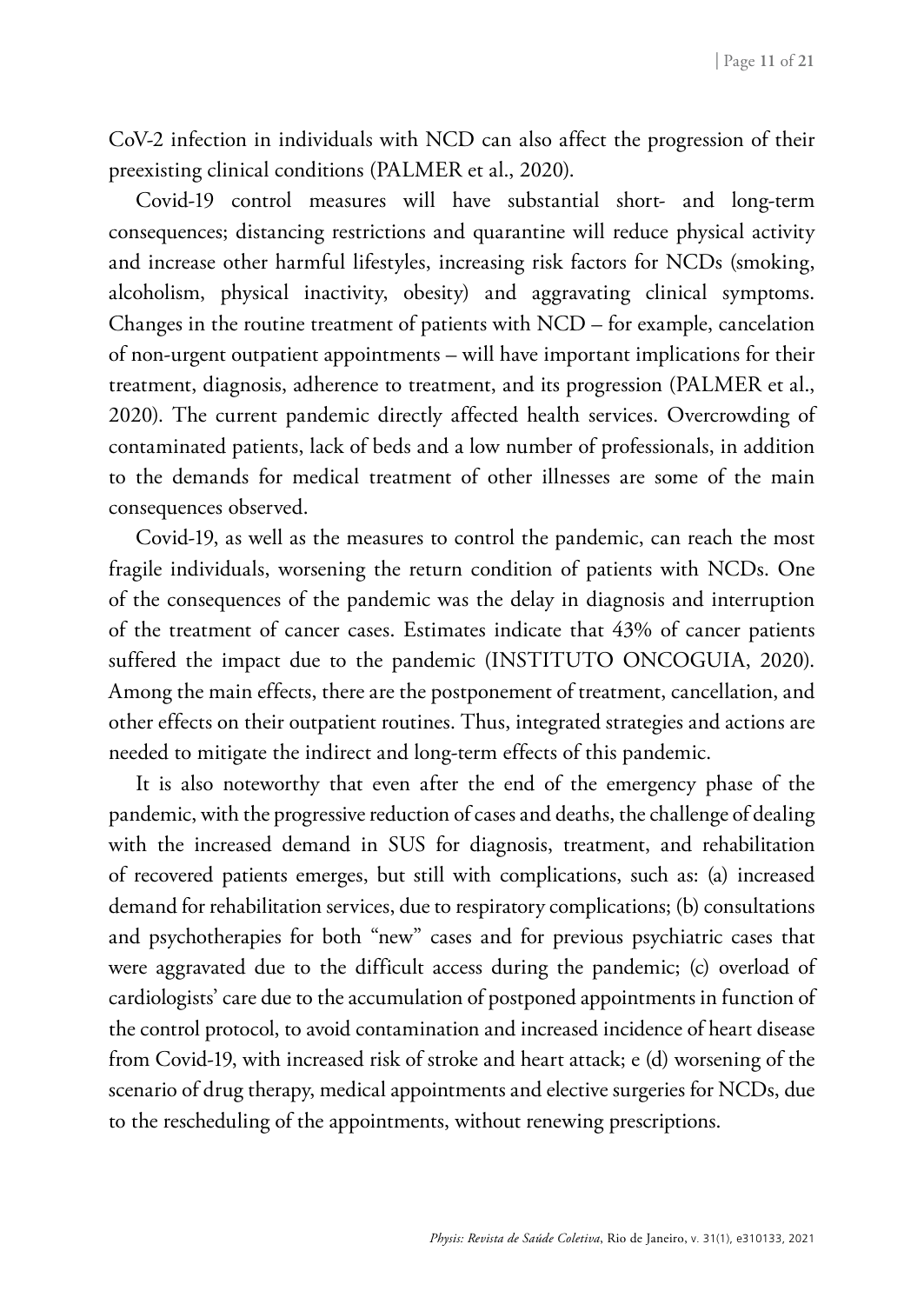## **The role of epidemiological surveillance in planning health actions to fight the pandemic**

According to Duchiade (2020), it is necessary to assume that the virus is here to stay, and while there is no effective vaccine, it is assumed that the solution is to live with Covid-19. In this context, from the beginning, Brazil chose to focus resources on the treatment of critically ill patients and on adherence to measures of physical distance that would reduce the pressure on hospital services, slowing the demand for intensive care beds (the "flattening of the curve")

Even so, it is possible to see different levels of the pandemic in the country: large centers with a slowdown in death curve and the "internalization" of the disease. This scenario was avoidable, as infectious diseases transmitted person-to-person are knowingly fought with epidemiological surveillance tools (ST).

In a simplified approach, concerning an action plan based on ST, the campaign to eliminate (suppress) the disease, when transmissible, has two phases (COSTA, 2020). The first is the attack phase, in which, indiscriminately, a vaccine or other means of control is used, such as physical isolation, which prevents illness and transmission to expressive portions of the population at risk. Thus, the transmission rate is reduced to levels that can be complemented more intelligently in the second phase – surveillance and control.

In the second phase, based on suspected cases notified by the PHC services, which are referred for diagnosis and treatment, the research is carried out with the polymerase chain reaction (PCR) diagnostic test, to check if among its contacts there are people transmitting the disease, despite having no symptoms. And concerning the situation of test application, three important directions stand out: (1) population surveys by sampling – such as in the national study EPICOVID (HALLAL et al., 2020), in which it was found that the number of cases can be up to 7-10 times higher than diagnosed (FREIRE, 2020); (2) continuous monitoring of health professionals; and (3) tracking of contact by ESF.

For this control action plan based on STs to be effective, according to Duchiade (2020), coordination between the different levels of health administration is essential. The MH is responsible for establishing guidelines for a national strategy, in addition to negotiating the purchase of inputs on the international market and signing agreements on patents and technology transfer, for example. The states and municipalities are tasked with articulating and making the different instances of SUS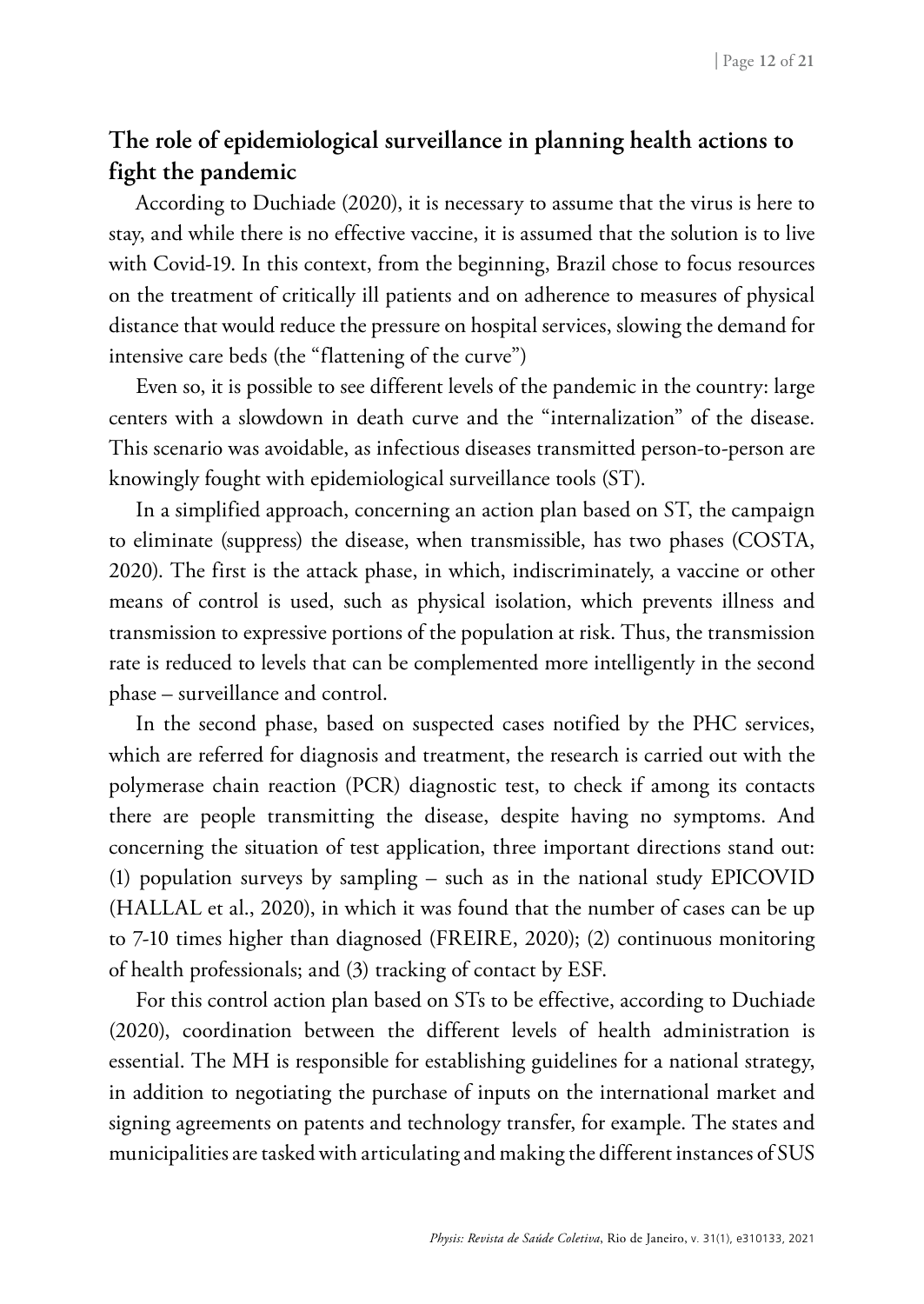work, from capitals and metropolitan regions to micro-regions and municipalities. In this sense, the accumulated experience of 30 of SUS constitutes an advantage that few countries have, with a capillary work network of PHC, hierarchical and the command of SUS.

Despite what has already been said about the Brazilian strategy controlling the pandemic, it is essential to discuss the place of PHC in the joint fight against it (SARTI et. al., 2020), since studies indicate that about 80% of the cases are mild and most of the moderates seek the basic network as the first access in the search for care (DUNLOP et al., 2020). Thus, considering the specificities of SUS, it is worth highlighting aspects related to the organization of the PHC and its role on facing the challenges imposed by Covid-19 in the country.

PHC must be considered as an important pillar when facing situations of emergency (DUNLOP et. al., 2020), such as the epidemics of dengue, zika, yellow fever, chikungunya, and, also, Covid-19. Betting on what is considered to be the soul of PHC (knowledge of territory, access, link between the user and the health team, comprehensive care, monitoring of vulnerable families, tracking and monitoring of suspected and mild cases) is a fundamental strategy for containment of the pandemic.

Thus, considering the current heated debate regarding the control measures used so far, it is necessary to have in mind that ST actions in the territory represent a structuring strategy, alongside with PHC, for the monitoring of Covid-19 infection (BRASIL, 2020b).

# The PHC experience in Brazil: strategy in the Covid-19 context

As a strategy to fight the pandemic/post-pandemic period, it was focused on the ensuring the proper action of the PHC in tracking and monitoring those infected and their contacts. Thus, both the Family Health Teams (FHT) and specifically the community of health agents (CHA), applying isolation strategies recommended by WHO, should follow the recommendations of the surveillance guide of the PHC secretariat – SAPS (BRASIL, 2020b; SAPS, 2020). Thus, within the scope of PHC in SUS (ENGSTROM et al., 2020), recommendations for the organization of Covid-19 care refer to the identification of suspected cases and household contacts and, if possible, community contacts in the last 14 days,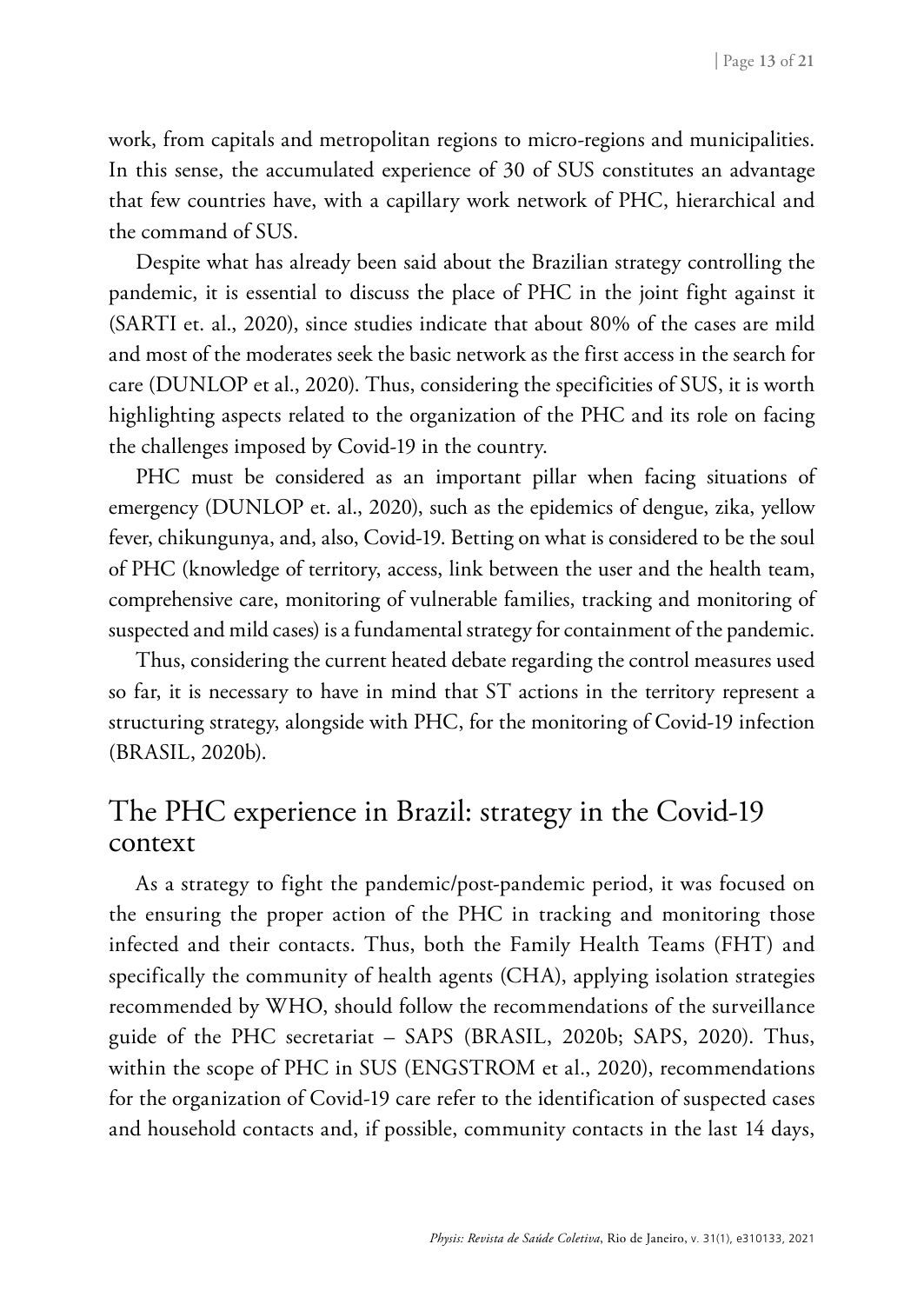with guidance on home isolation for 14 days, in order to avoid the simultaneous generation of serious cases and overload of the SUS.

As it is widely disseminated, "only with strong PHC the system will be able to flatten the pandemic growth curve and guarantee sufficiency of ICU beds" (VITÓRIA; CAMPOS, 2020, p.1), thus being a possible way to guarantee the safety and efficiency of the system to face the pandemic. It is expected that the control of person-to-person transferability will allow the development of more effective strategies in terms of system resoluteness, making it possible to meet both the usual demand and the one that arises due to the pandemic.

Vitória & Campos (2020) defines, regarding the adequacy of PHC guidelines to fight the pandemic:

- 1. Guarantee the safe Access to the Basic Health Unit (BHU), with the adequate physical structure and online BHU (implementation of specific triage protocols, with effective separation on the entrance door exclusively for patients with Covid, or with the use of tents as physical structures for emergency care);
- 2. Guarantee of safety in immunizations (for example, with prior appointment);
- 3. Protection of health professionals (guarantee of availability and guidance for the current and rational use of personal protective equipment (PPE);
- 4. Guarantee of longitudinal care (strategies such as call centers, avoiding unnecessary displacements; as well as guaranteeing the maintenance of the SFt regarding the patient's evolution, with low O2 saturation and/or rapid worsening of their clinical condition);
- 5. Strengthening of the family approach (guidance by the CHAs to the families on the importance of maintaining the care of their patients regarding adequate food, hydration, medication, and indoor contamination);
- 6. Strengthening the community approach (responsibility of the BHU regarding the implementation of an isolation strategy for vulnerable families in their assigned territory, especially those with very high-density rates of inhabitants per room).

Consequently, specifically regarding the confrontation of Covid-19 by PHC in SUS, a special issue was published containing reports of local experiences that point to the reflection of the great health tragedy SUS is facing (EDITORIAL, 2020), exposing its strength and responsiveness. Even in an environment of difficulties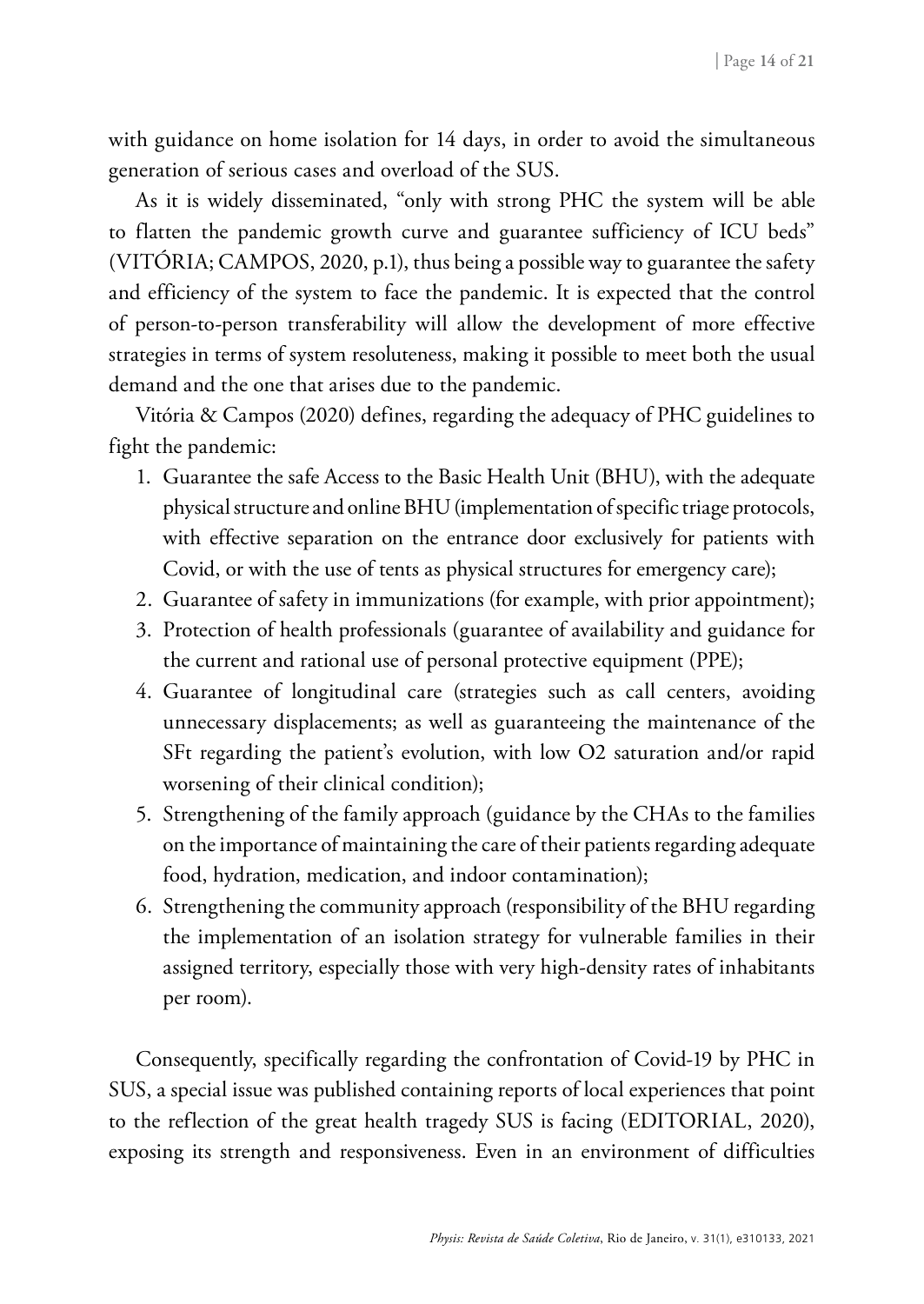– which requires equipment, supplies, new protocols, knowledge/practices, as well as the political will to be overcome – the reports demonstrate the commitment of contagion and involving local communities in this effort.

In summary, PHC needs to play its role as an organizer of care in SUS, acting immediately in managing the reorganization of user flows in the services and, progressively, in improving the physical structure of the units. The centralization of PHC in the MH agenda is therefore urgent so that SUS won't be suffocated on constitutional amendments that limit its resources, since not only the success of confronting Covid-19 depends on this but also the future of SUS and the health of the Brazilian people. In this sense, is worth mentioning that the weaknesses arising, for example, from the testing incapacity, reflect directly on the morbidity and mortality profile, providing an increase in the demand for more complex services. In this sense, it is essential to value the actions of epidemiological surveillance to guide strategies and policies in the fight against Covid-19, a *sine qua non* for achieving the best results for the health system, especially PHC, from the timely feasibility of the recognition, appreciation, and financing of SUS.<sup>1</sup>

## References

ALBERTI, P. et al. Guillain-Barré syndrome related to Covid-19 infection*. Neurology(R) Neuroimmunology & Neuroinflammation*, v. 7, n. 4, 2020.

AQUINO, E. M. L. et al. Medidas de distanciamento social no controle da pandemia de Covid-19: potenciais impactos e desafios no Brasil. *Ciência & Saúde Coletiva*, v. 25, n. supl. 1, p. 2423–2446, jun. 2020.

BRASIL. Ministério da Saúde. *Guia de Vigilância Epidemiológica*: Emergência de Saúde Pública de Importância Nacional pela Doença pelo Coronavírus 2019 – Vigilância Integrada de Síndromes Respiratórias Agudas Doença pelo Coronavírus 2019, Influenza e outros vírus respiratórios, Brasília, 4 mar. 2020b. Disponível em: <https://www.saude.gov.br/images/ pdf/2020/April/06/GuiaDeVigiEp-final.pdf>. Acesso em: 27 maio 2020.

\_\_\_\_\_\_. Ministério da Saúde. *Painel Coronavírus Brasil*. Disponível em: <https://covid.saude. gov.br/>. Acesso em: 30 maio. 2020a.

\_\_\_\_\_\_. Ministério da Saúde. Portaria MS/GM n. 356, de 11 de março de 2020. Dispõe sobre a regulamentação e operacionalização do disposto na Lei nº 13.979, de 6 de fevereiro de 2020, que estabelece as medidas para enfrentamento da emergência de saúde pública de importância internacional decorrente do coronavírus (COVID-19). Diário Oficial da União, Brasília, DF. Edição 49, Seção 1, p. 185. 12 mar. 2020c.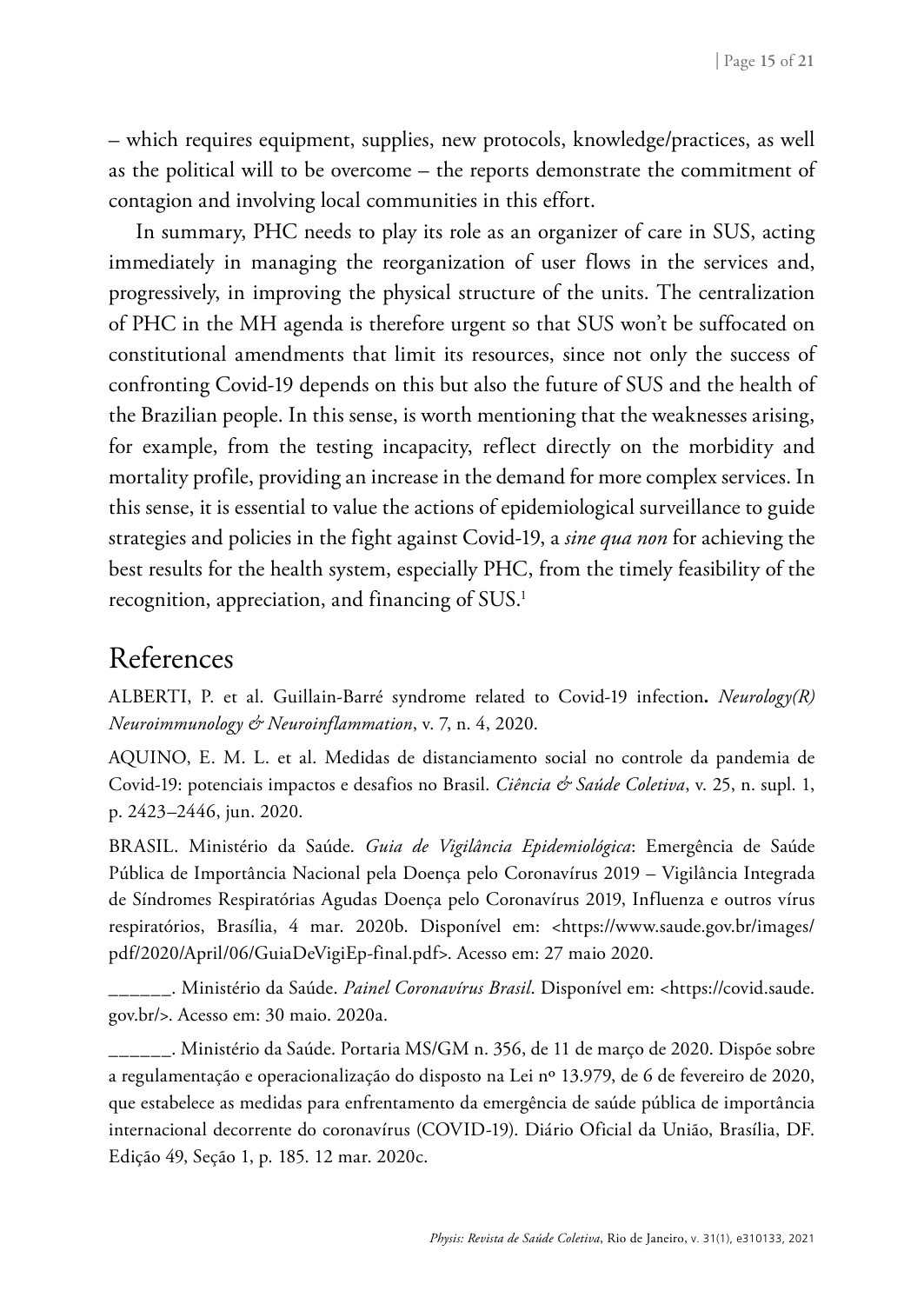\_\_\_\_\_\_. Ministério da Saúde. Secretaria de Atenção Primária à Saúde (SAPS). Recomendações para adequação das ações dos agentes comunitários de saúde frente à atual situação epidemiológica referente ao COVID-19. Brasília-DF, 2020d. Disponível em: <http://www.saudedafamilia.org/ coronavirus/informes\_notas\_oficios/recomendacoes\_adequacao\_acs\_versao-001.pdf>. Acesso em: 16 jul. 2021.

\_\_\_\_\_\_. Ministério da Saúde. Secretaria de Vigilância Sanitária. *Boletim Epidemiológico 7*: Especial: doença pelo Coronavírus 2019. Brasília: COE Covid-19, 4 jun. 2020. Disponível em: <https://portalarquivos.saude.gov.br/images/pdf/2020/April/06/2020-04-06-BE7-Boletim-Especial-do-COE-Atualizacao-da-Avaliacao-de-Risco.pdf>. Acesso em: 13 jul. 2020.

\_\_\_\_\_\_. Resolução-RDC nº 7, de 24 de fevereiro de 2010. Dispõe sobre os requisitos mínimos para funcionamento de Unidades de Terapia Intensiva e dá outras providências. *Diário Oficial da União*, Brasília, DF. Edição 37, Seção 1, p. 48. 25 de fev. 2010.

CAMDESSANCHE, J.-P. et al. Covid-19 may induce Guillain-Barré syndrome. *Revue Neurologique*, v. 176, n. 6, p. 516–518, jun. 2020.

CARVALHO, M. S.; LIMA, L. D. DE; COELI, C. M. Ciência em tempos de pandemia. *Cadernos de Saúde Pública*, v. 36, n. 4, p. e00055520, 2020.

CASTRO, C. S. et al. Pandemia da Covid-19: cenário do sistema de saúde brasileiro para o enfrentamento da crise. *Research, Society and Development*, v. 9, n. 7, p. 516974383, 24 maio 2020.

CHEN, T. et al. Clinical characteristics of 113 deceased patients with coronavirus disease 2019: retrospective study. *BMJ*, p. 1091, 26 mar. 2020.

COSTA, E. A. *Para epidemiologista proposta de lockdown atesta falta de inteligência epidemiológica*, 14 maio 2020. Disponível em: <https://quemtemmedodademocracia.com/2020/05/14/paraepidemiologista-proposta-de-lockdown-atesta-falta-de-inteligencia-epidemiologica/>. Acesso em: 19 jul. 2020.

DECCACHE, D. et al. *Pandemia de coronavírus e a urgência da revogação do teto dos gastos*. Disponível em: <https://www.brasildefato.com.br/2020/03/16/artigo-pandemia-decoronavirus-e-a-urgencia-da-revogacao-do-teto-dos-gastos>. Acesso em: 27 maio. 2020.

DIAO, B. et al. Human kidney is a target for novel severe acute respiratory syndrome coronavirus 2 infection. Nature Communications, v. 12, n. 1, p. 2506, 4 maio 2021.

DUCHIADE, M. P. *Vigilância epidemiológica: a esquecida da pandemia*. Disponível em: <https:// www.facebook.com/QuarentenaNews1/posts/146318400396098>. Acesso em: 12 jul. 2020.

DUNLOP, C. et al. The coronavirus outbreak: the central role of primary care in emergency preparedness and response. *BJGP Open*, p. bjgpopen20X101041, 28 jan. 2020.

EDITORIAL. Relatos de experiências locais no enfrentamento da Covid-19. *APS em Revista.* Disponível em: <https://apsemrevista.org/aps/article/view/129/69>. Acesso em: 12 jul. 2020.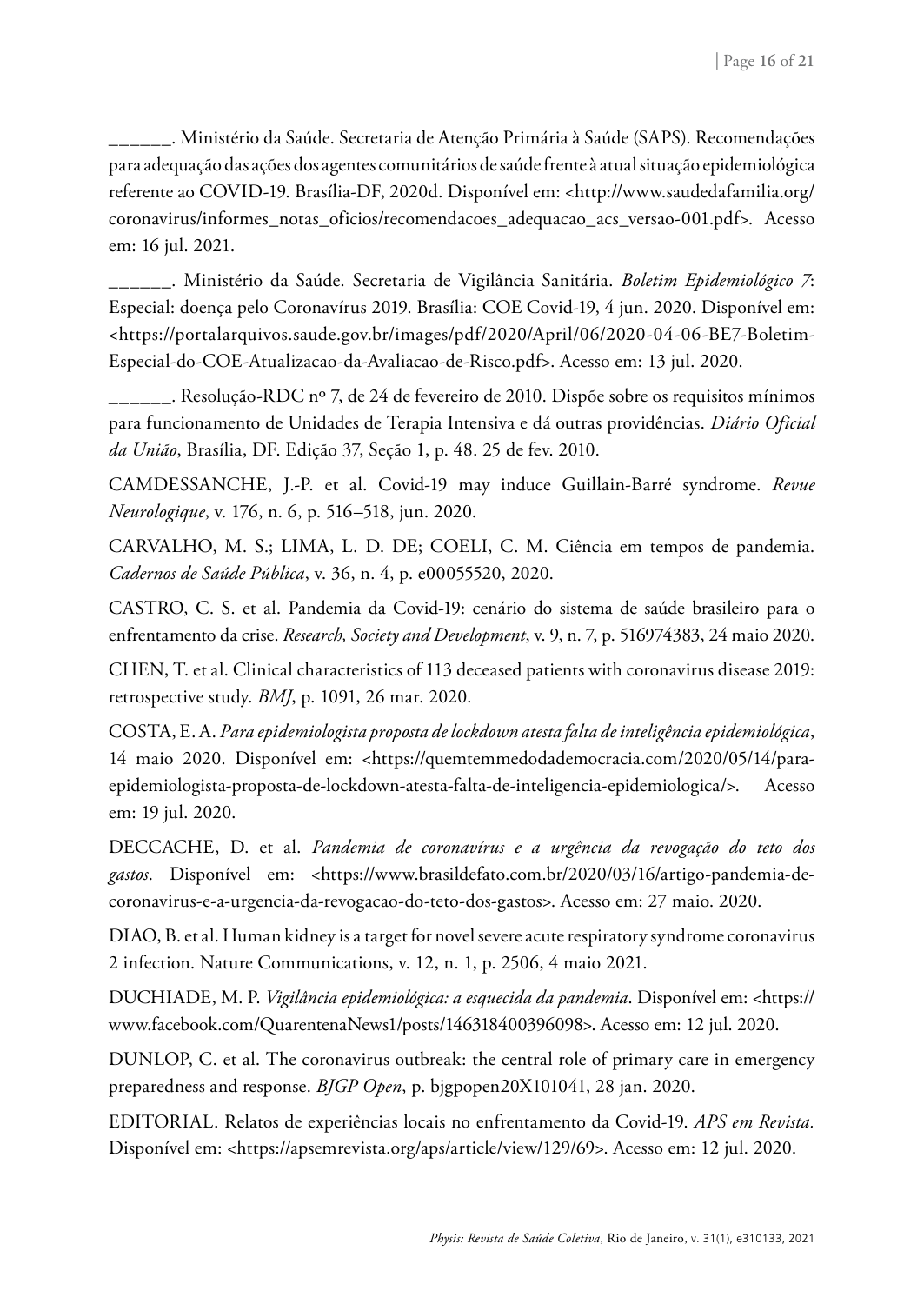ENGSTROM, E. et al. Recomendações para a organização da Atenção Primária à Saúde no SUS no enfrentamento da Covid-19: ENSP - Manuais e Procedimentos Técnicos. Rio de Janeiro: Fiocruz, 2020. Disponível em: <https://www.arca.fiocruz.br/handle/icict/41404>. Acesso em: 16 jul. 2021.

FAN, C. et al. ACE2 Expression in Kidney and Testis May Cause Kidney and Testis Damage After 2019-nCoV Infection. [s.l.] *Urology*, 13 fev. 2020a. Disponível em: <http://medrxiv.org/ lookup/doi/10.1101/2020.02.12.20022418>. Acesso em: 22 maio. 2020.

FAN, Z. et al. Clinical Features of Covid-19 Related Liver Damage. [s.l.] *Gastroenterology*, 27 fev. 2020b. Disponível em: <http://medrxiv.org/lookup/doi/10.1101/2020.02.26.20026971>. Acesso em: 5 maio. 2020.

FELLET, J. Covid-19 não pode ser pensada só como doença respiratória, diz epidemiologista. BBC News Brasil, 15 maio 2020. Disponível em: <https://www.bbc.com/portuguese/ geral-52672009> Acesso em: 16 jul. 2021.

FREIRE, V. T. *(EPICOVID19) Número de infectados deve ser sete vezes maior, indica primeiro estudo nacional de Covid-19*. Disponível em: <https://www1.folha.uol.com.br/ equilibrioesaude/2020/05/numero-de-infectados-deve-ser-sete-vezes-maior-indica-primeiroestudo-nacional-de-covid-19.shtml>. Acesso em: 12 jul. 2020.

GIANNIS, D.; ZIOGAS, I. A.; GIANNI, P. Coagulation disorders in coronavirus infected patients: Covid-19, SARS-CoV-1, MERS-CoV and lessons from the past. *Journal of Clinical Virology*, v. 127, p. 104362, jun. 2020.

HALLAL, P. et al. Remarkable variability in SARS-CoV-2 antibodies across Brazilian regions: nationwide serological household survey in 27 states. [s.l.] *Epidemiology*, 30 maio 2020. Disponível em: <http://medrxiv.org/lookup/doi/10.1101/2020.05.30.20117531>. Acesso em: 20 jul. 2020.

HANLON, P. et al. Covid-19 – exploring the implications of long-term condition type and extent of multimorbidity on years of life lost: a modelling study. *Wellcome Open Research*, v. 5, p. 75, 23 abr. 2020.

HERRIDGE, M. S. et al. Functional disability 5 years after acute respiratory distress syndrome. *The New England Journal of Medicine*, v. 364, n. 14, p. 1293-1304, 7 abr. 2011.

INSTITUTO ONCOGUIA. *Pesquisa mostra que 43% dos pacientes com câncer tiveram impacto em seus tratamentos por causa do coronavírus*. Disponível em: <http://www.oncoguia. org.br/conteudo/pesquisa-mostra-que-43-dos-pacientes-com-cancer-tiveram-impacto-em-seustratamentos-por-causa-do-coronavirus/13696/166/>. Acesso em: 29 jun. 2020.

KOLIFARHOOD, G. et al. *Epidemiological and Clinical Aspects of Covid-19*: a narrative review. p. 9, 2020.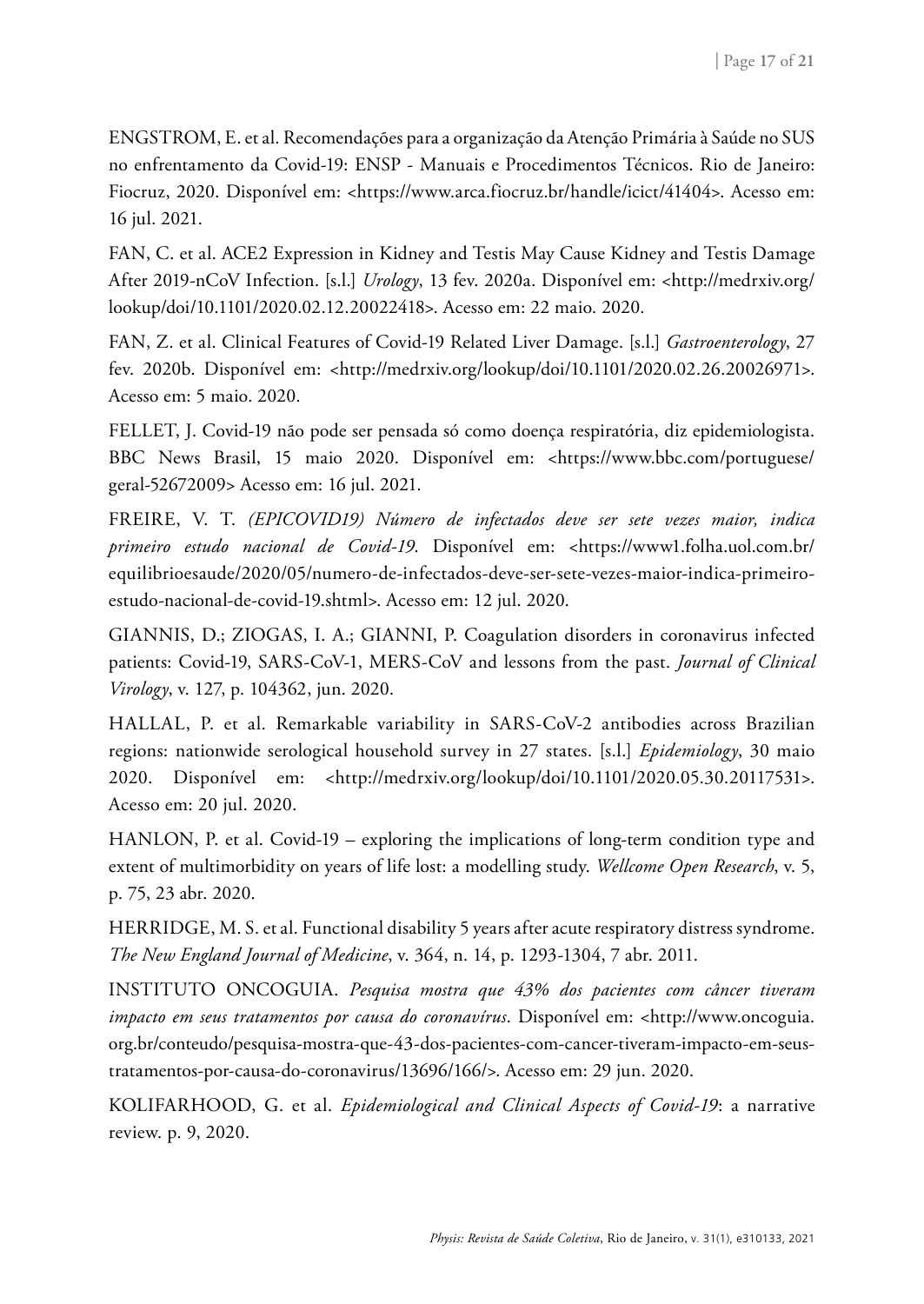LI, Q. et al. Early Transmission Dynamics in Wuhan, China, of Novel Coronavirus–Infected Pneumonia. *New England Journal of Medicine*, v. 382, n. 13, p. 1199-1207, 26 mar. 2020.

LIPPI, G.; PLEBANI, M.; HENRY, B. M. Thrombocytopenia is associated with severe coronavirus disease 2019 (Covid-19) infections: A meta-analysis. *Clinica Chimica Acta*, v. 506, p. 145-148, jul. 2020.

LONERGAN, E.; LUXENBERG, J.; AREOSA SASTRE, A. Benzodiazepines for delirium. The Cochrane Database of Systematic Reviews, v. 2009, n. 4, p. CD006379, 7 out. 2009.

MADJID, M. et al. Potential Effects of Coronaviruses on the Cardiovascular System: A Review. JAMA cardiology, v. 5, n. 7, p. 831–840, 1 jul. 2020.

MARINHO, P. M. et al. Retinal findings in patients with Covid-19. *The Lancet*, v. 395, n. 10237, p. 1610, maio 2020.

MEDEIROS, R. D. S. Insuficiência de leitos de UTI: crise do capital e mercantilização da saúde. *Argumentum*, v. 10, n. 1, p. 229, 28 abr. 2018.

NEEDHAM, E. J. et al. Neurological Implications of COVID-19 Infections. Neurocritical Care, v. 32, n. 3, p. 667–671, jun. 2020.

NORONHA, K. et al. *Pandemia por Covid-19 no Brasil*: análise da demanda e da oferta de leitos e equipamentos de ventilação assistida considerando os diferenciais de estrutura etária, perfil etário de infecção, risco etário de internação e distâncias territoriais. Belo Horizonte: CEDEPLAR/UFMG, 2020. Disponível em: <https://www.cedeplar.ufmg.br/noticias/1223 nota-tecnica-analise-de-demanda-e-oferta-de-leitos-hospitalares-gerais-uti-e-equipamentos-deventilacao-assistida-no-brasil-em-funcao-da-pandemia-do-covid-19>. Acesso em: 13 jul. 2020.

OXLEY, T. J. et al. Large-Vessel Stroke as a Presenting Feature of Covid-19 in the Young. The New England Journal of Medicine, v. 382, n. 20, p. e60, 14 maio 2020.

PAES-SOUSA, R. et al. Fiscal austerity and the health sector: the cost of adjustments. *Ciência & Saúde Coletiva*, v. 24, n. 12, p. 4375–4384, dez. 2019.

PALMER, K. et al. The potential long-term impact of the Covid-19 outbreak on patients with non-communicable diseases in Europe: consequences for healthy ageing. *Aging Clinical and Experimental Research*, v. 32, n. 7, p. 1189–1194, jul. 2020.

PANIZ-MONDOLFI, A. et al. Central Nervous System Involvement by Severe Acute Respiratory Syndrome Coronavirus -2 (SARS-CoV-2). *Journal of Medical Virology*, p. jmv.25915, 21 abr. 2020.

RACHE, B. et al. *Necessidades de Infraestrutura do SUS em Preparo ao Covid-19*: Leitos de UTI, Respiradores e Ocupacão Hospitalar. Instituto de Estudos para Políticas de Saúde, 2020.

RAMSAY, P. et al. Patient and carer experience of hospital-based rehabilitation from intensive care to hospital discharge: mixed methods process evaluation of the RECOVER randomised clinical trial. *BMJ Open*, v. 6, n. 8, p. e012041, jul. 2016.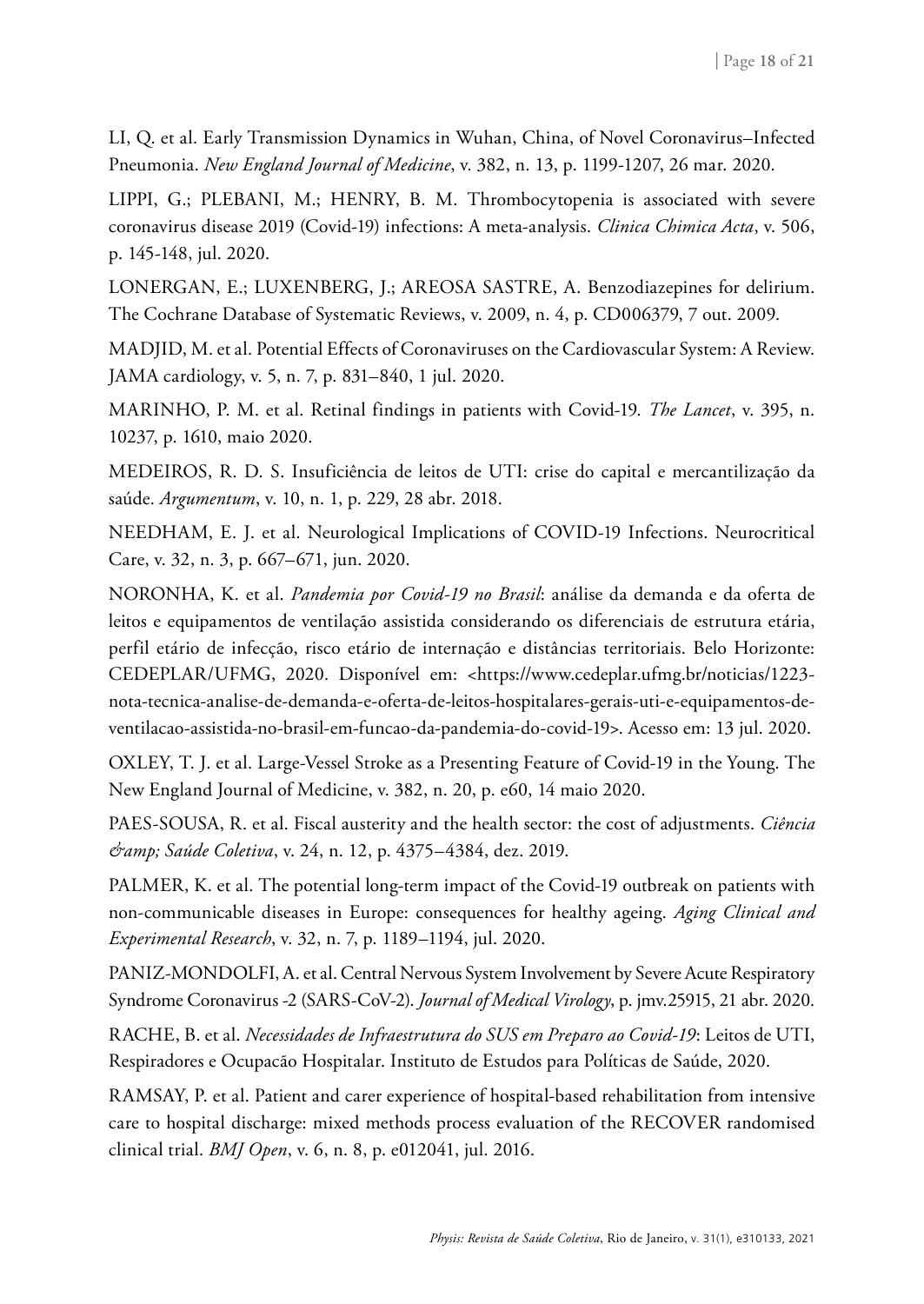RAWAL, G.; YADAV, S.; KUMAR, R. Post-intensive care syndrome: An overview. *Journal of Translational Internal Medicine*, v. 5, n. 2, p. 90-92, 30 jun. 2017.

ROBINSON, C. C. et al. Quality of life after intensive care unit: a multicenter cohort study protocol for assessment of long-term outcomes among intensive care survivors in Brazil. *Revista Brasileira De Terapia Intensiva*, v. 30, n. 4, p. 405-413, dez. 2018.

SANDS, P. et al. Assessment of economic vulnerability to infectious disease crises. *The Lancet*, v. 388, n. 10058, p. 2443-2448, nov. 2016.

SARTI, T. D. et al. Qual o papel da Atenção Primária à Saúde diante da pandemia provocada pela Covid-19? *Epidemiologia e Serviços de Saúde*, v. 29, n. 0, maio 2020.

SERVICK, K. *For survivors of severe Covid-19, beating the virus is just the beginning*. 2020. Disponível em: <https://www.sciencemag.org/news/2020/04/survivors-severe-covid-19 beating-virus-just-beginning>. Acesso em: 21 abr. 2020.

SUN, J. et al. COVID-19 and liver disease. Liver International, v. 40, n. 6, p. 1278–1281, 2020.

TOSCANO, G. et al. Guillain-Barré Syndrome Associated with SARS-CoV-2. The New England Journal of Medicine, v. 382, n. 26, p. 2574–2576, 25 jun. 2020.

TOUBIANA, J. et al. Kawasaki-like multisystem inflammatory syndrome in children during the covid-19 pandemic in Paris, France: prospective observational study. *BMJ*, p. m2094, 3 jun. 2020.

VELAVAN, T. P.; MEYER, C. G. The Covid-19 epidemic. *Tropical Medicine & International Health*, v. 25, n. 3, p. 278–280, mar. 2020.

VITÓRIA, Â. M.; CAMPOS, G. W. de S*. Só com APS forte o sistema pode ser capaz de achatar a curva de crescimento da pandemia e garantir suficiência de leitos UTI*. 2020. Disponível em: <https://frenteestamira.org/wp-content/uploads/2020/04/A.Vit%C3%B3ria-Gast%C3%A3o-W.-S%C3%B3-APS-forte-assegura-achatar-a-curva-e-funcionamento-de-leitos-de-UTI. mar%C3%A7o2020.pdf>. Acesso em: 28 maio. 2020.

WADMAN, M. et al. *How does coronavirus kill?* Clinicians trace a ferocious rampage through the body, from brain to toes. Disponível em: <https://www.sciencemag.org/news/2020/04/ how-does-coronavirus-kill-clinicians-trace-ferocious-rampage-through-body-brain-toes>. Acesso em: 21 abr. 2020.

WALKER, P. G. et al. The Global Impact of COVID-19 and Strategies for Mitigation and Suppression. London: Imperial College London, 2020. Disponível em: <https://www.cos.ufrj. br/arquivos/COVID19/Imperial-College-COVID19-Global-Impact-26-03-2020.pdf>. Acesso em: 16 jul. 2021.

WANG, C. et al. A novel coronavirus outbreak of global health concern. *The Lancet*, v. 395, n. 10223, p. 470–473, fev. 2020.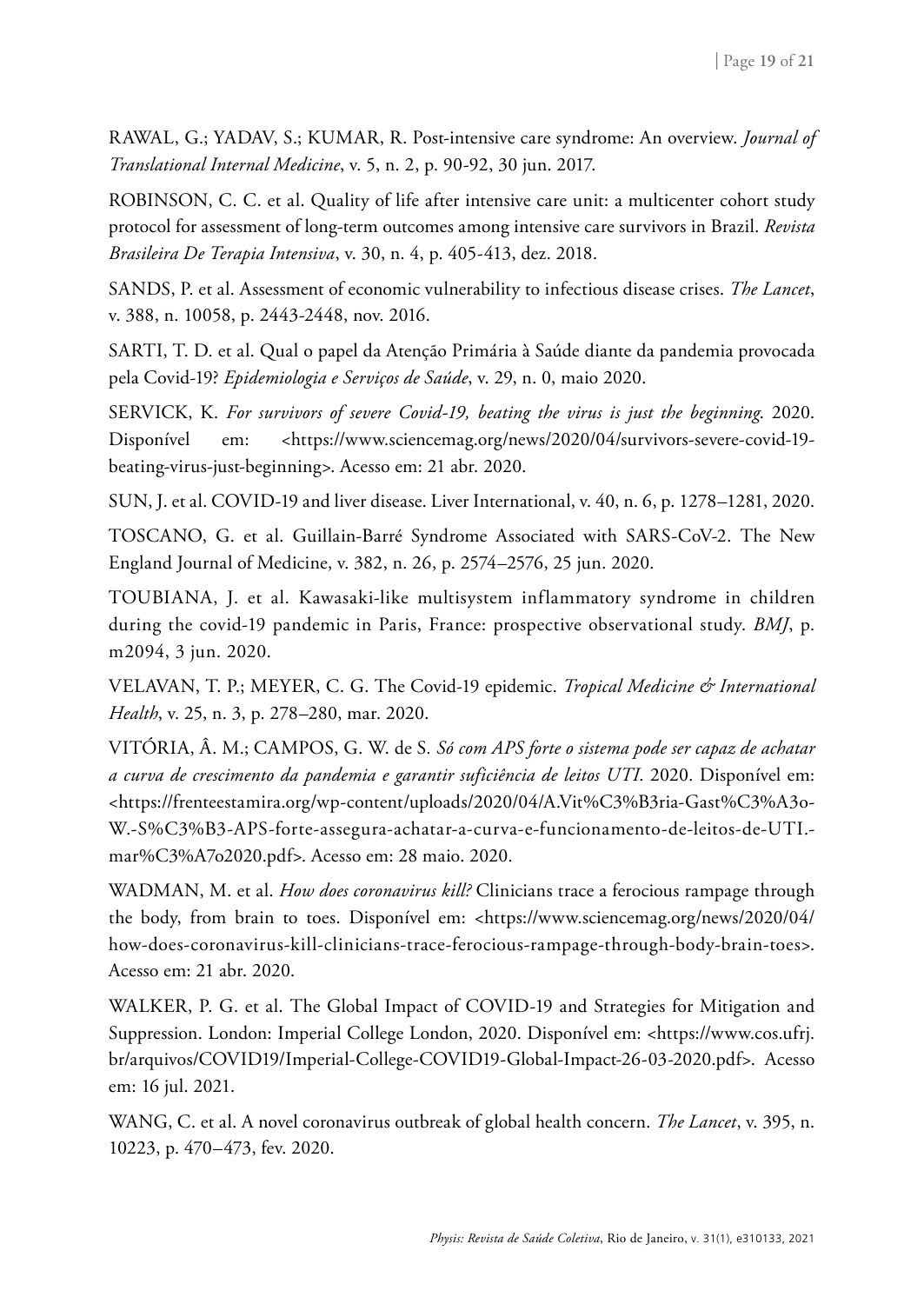WHITTAKER, E. et al. Clinical Characteristics of 58 Children With a Pediatric Inflammatory Multisystem Syndrome Temporally Associated With SARS-CoV-2. JAMA, v. 324, n. 3, p. 259–269, 21 jul. 2020.

WORLD HEALTH ORGANIZATION. *Report of the WHO-China joint mission on coronavirus disease 2019 (Covid-19)*. Genebra: WHO, 20 fev. 2020b. Disponível em: <https://www.who.int/ docs/default-source/coronaviruse/who-china-joint-mission-on-covid-19-final-report.pdf>

\_\_\_\_\_\_. *WHO Coronavirus Disease (Covid-19) Dashboard*. Genebra: WHO, 2020. Disponível em: <https://covid19.who.int>. Acesso em: 20 jul. 2020a.

WU, D. et al. Plasma metabolomic and lipidomic alterations associated with Covid-19. [s.l.] *Pathology*, 7 abr. 2020. Disponível em: <http://medrxiv.org/lookup/doi/10.1101/2020.04.05.20 053819>. Acesso em: 5 maio. 2020.

WU, Z.; MCGOOGAN, J. M. Characteristics of and important lessons from the Coronavirus Disease 2019 (Covid-19) Outbreak in China: summary of a report of 72,314 cases from the Chinese Center for Disease Control and Prevention. *JAMA*, v. 323, n. 13, p. 1239-1242, 7 abr. 2020.

YANG, F. et al. Analysis of 92 deceased patients with COVID-19. Journal of Medical Virology, v. 92, n. 11, p. 2511–2515, nov. 2020.

ZHANG, C.; SHI, L.; WANG, F.-S. Liver injury in Covid-19: management and challenges. *The Lancet Gastroenterology & Hepatology*, v. 5, n. 5, p. 428-430, maio 2020.

ZHOU, F. et al. Clinical course and risk factors for mortality of adult inpatients with Covid-19 in Wuhan, China: a retrospective cohort study. *The Lancet*, v. 395, n. 10229, p. 1054-1062, mar. 2020.

#### **Note**

1 F. G. Avelar, I. C. M. Emmerick, J. Muzy and M. R. Campos equally participated in the conception and design, writing of the article and critical review of the final content.